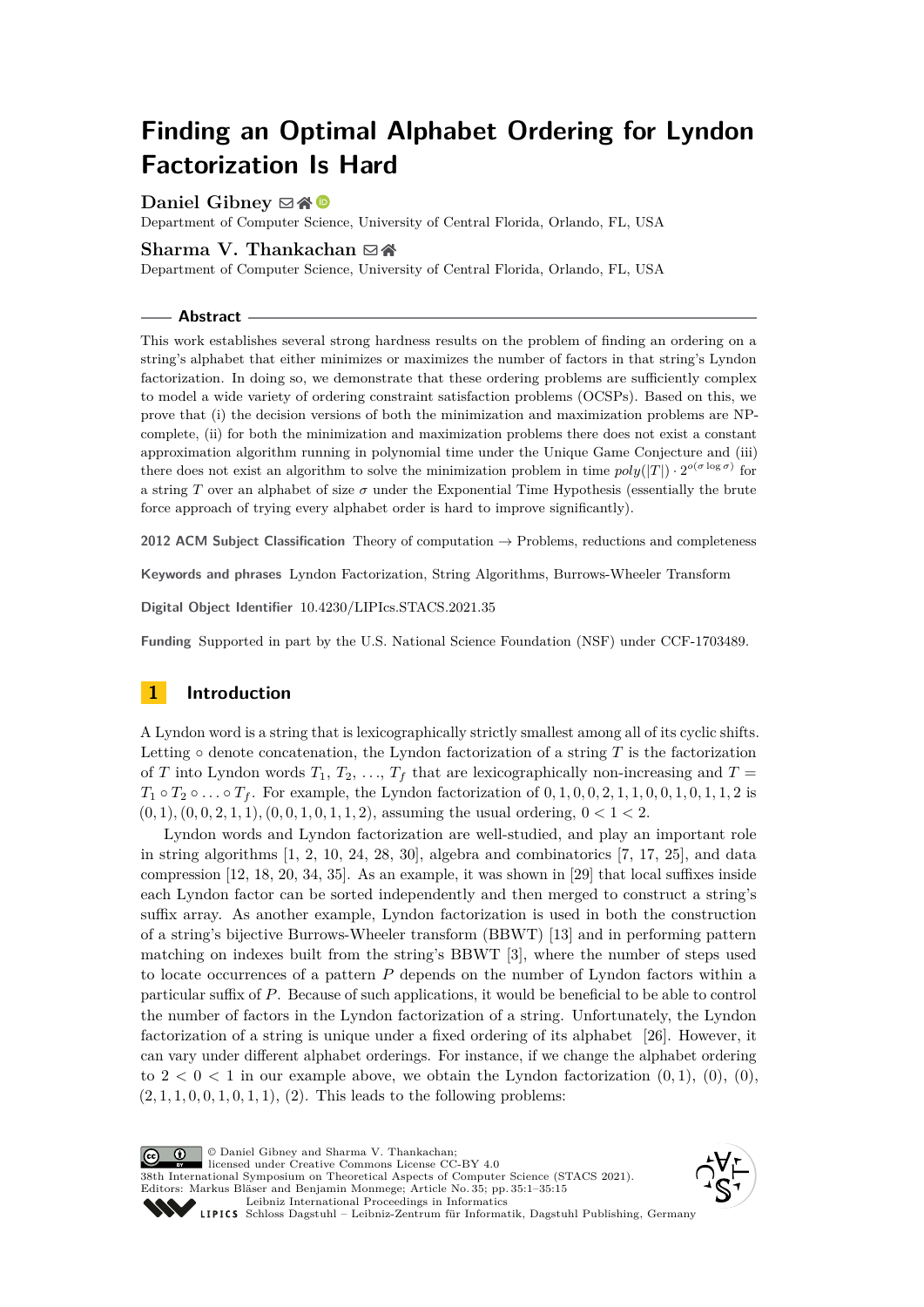#### **35:2 Finding an Optimal Alphabet Ordering for Lyndon Factorization Is Hard**

▶ **Problem 1** (Lyndon Factor Minimization – Decision Version). Given an integer *A* and text *T* over alphabet  $\Sigma$ , does there exist an ordering on  $\Sigma$  such that the number of Lyndon factors of *T* is at most *A*?

▶ **Problem 2** (Lyndon Factor Maximization – Decision Version). Given an integer *A* and text *T* over alphabet  $\Sigma$ , does there exist an ordering on  $\Sigma$  such that the number of Lyndon factors of *T* is at least *A*?

We will also consider the *optimization variants* of these problems. The objective cost of a solution is the number of factors in its Lyndon factorization. In particular, for the minimization problem, a  $\lambda$ -approximation for  $\lambda > 1$ , is a polynomial-time algorithm that outputs an alphabet ordering where the number of factors is at most  $\lambda$  times the minimum possible number of factors over all possible alphabet orderings. Similarly, for the maximization problem, a  $\lambda$ -approximation for  $\lambda < 1$ , is a polynomial-time algorithm that outputs an alphabet ordering where the number of factors is at least  $\lambda$  times the maximum number of possible factors over all possible alphabet orderings.

These problems were first considered by Clare and Daykin, who proposed a polynomialtime greedy algorithm that can be adjusted to provide either a small number of factors or a large number of factors [\[8\]](#page-12-7). Through experiments, the authors showed that the number of factors can be significantly affected by their algorithm. Another approach that uses evolutionary algorithms to find alphabet orderings to optimize the number of Lyndon factors was considered in [\[9\]](#page-12-8) and in [\[27\]](#page-13-7). Again, it was shown that there is often a significant effect on the number of factors, which can be controlled by the use of different fitness functions within the evolutionary algorithms. These techniques, although appearing to have a significant impact on the number of factors, do not provide any approximation guarantee.

Hardness results for the problem of ordering the alphabet of a string to minimize the number of maximal unary substrings occurring in its Burrows-Wheeler Transform (BWT) appeared in [\[4\]](#page-12-9). Although the Lyndon factors of a string and the structure of its BBWT are closely related, we see no clear relation between the number of Lyndon factors of a string and the number of maximal unary substrings occurring in its BWT. Moreover, the techniques applied here seem quite different from those used in [\[4\]](#page-12-9). We present the following results.

<span id="page-1-2"></span>▶ **Theorem 3.** *The decision version of Lyndon Factor Minimization is NP-complete.*

<span id="page-1-0"></span>▶ **Theorem 4.** *Under the Exponential Time Hypothesis, the optimization version of Lyndon Factor Minimization cannot be solved in time*  $poly(|T|) \cdot 2^{o(|\Sigma| \log |\Sigma|)}$ *.* 

<span id="page-1-1"></span>▶ **Theorem 5.** *Under the Unique Games Conjecture, the optimization version of Lyndon Factor Minimization does not admit a*  $\lambda$ -*approximation for any constant*  $\lambda > 1$ *.* 

<span id="page-1-3"></span>▶ **Theorem 6.** *The decision version of Lyndon Factor Maximization is NP-complete.*

<span id="page-1-4"></span>▶ **Theorem 7.** *Under the Unique Games Conjecture, the optimization version of Lyndon Factor Maximization does not admit a*  $\lambda$ -*approximation for any constant*  $\lambda < 1$ *.* 

We will prove these theorems in Section [3.1,](#page-4-0) Section [3.2,](#page-5-0) Section [3.3,](#page-6-0) Section [4.1,](#page-9-0) and Section [4.2,](#page-9-1) respectively. We leave open whether it is possible to have a result similar to Theorem [4](#page-1-0) for Lyndon Factor Maximization.

Our main line of attack is to model ordering constraint satisfaction problems (OCSPs), a subject of extensive research in its own right [\[5,](#page-12-10) [6,](#page-12-11) [15,](#page-12-12) [16,](#page-12-13) [31,](#page-13-8) [33\]](#page-13-9). In these problems, the task is to find a linear ordering on a set of variables subject to some additional constraints. Our work shows that a solver for these Lyndon factorization problems would be powerful enough to solve difficult OCSP instances. Our results make use of strings that allow us to model different constraint satisfaction problems and thus prove our hardness results.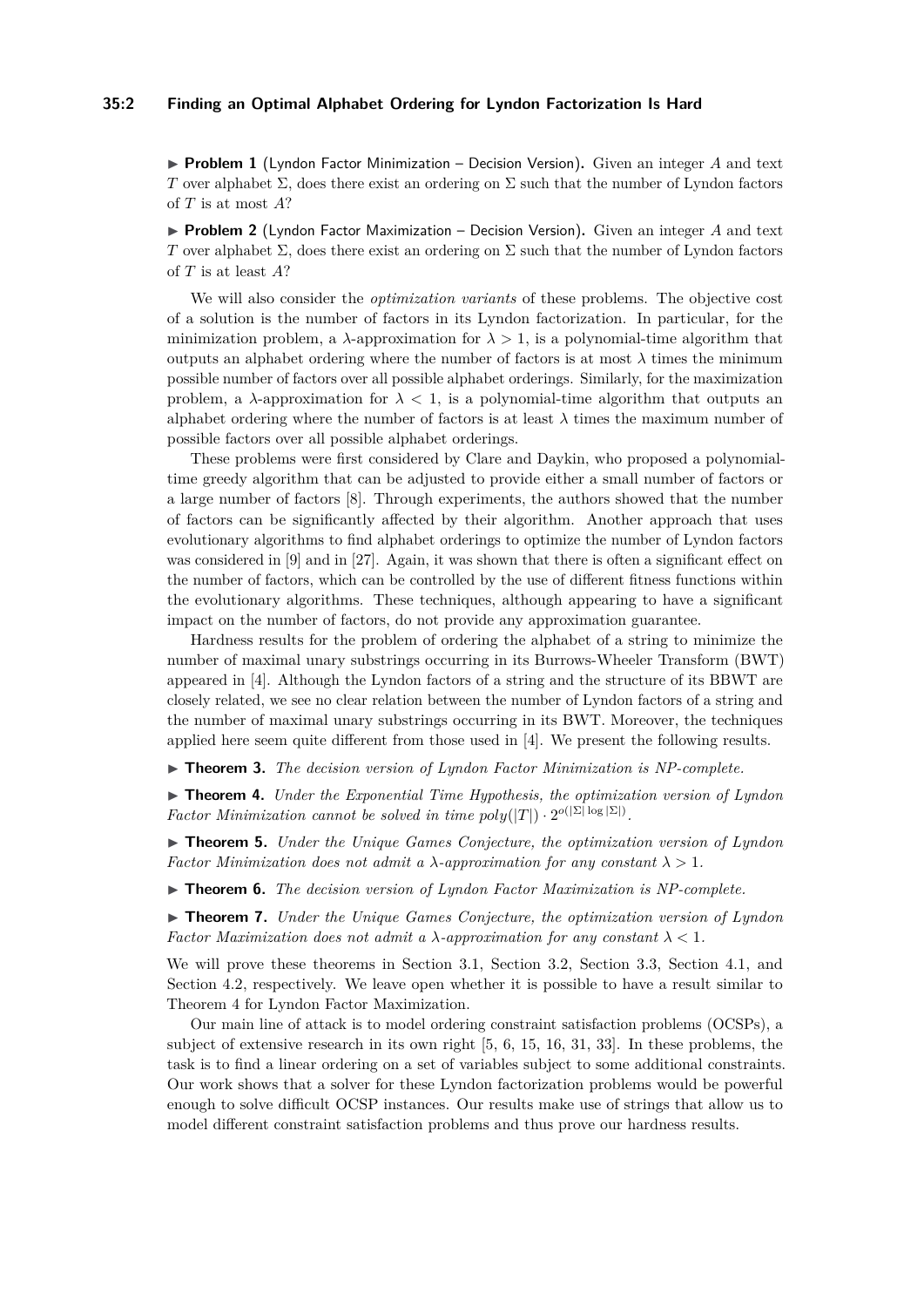## **2 Preliminaries**

We denote the concatenation of the strings  $u$  and  $v$  using the "∘" symbol, writing their concatenation as  $u \circ v$ . However, we omit " $\circ$ " where the concatenation is clear from context. Throughout this paper, we will use "*<*" and "*>*" to refer to alphabet order between symbols, the lexicographic order between strings, and the usual ordering between real numbers. Again, context will make it clear which type of order is meant. A suffix of a string *T* is a string *v* such that  $T = u \circ v$  for some string *u*. The suffix array of a string  $T[1, n]$  is a length *n* array where the *i*<sup>th</sup> element is equal to the starting index of the *i*<sup>th</sup> lexicographically smallest suffix of *T*. The inverse suffix array is defined as the length *n* array such that *i th* element is the position of  $T[i, n]$  in the suffix array, i.e., the lexicographic rank of  $T[i, n]$ .

The Lyndon factorization (defined in Section [1\)](#page-0-0) of a string can be computed in linear time. This can be done using the well known Duval's algorithm [\[11\]](#page-12-14), or by using the inverse suffix array, which can be constructed in linear time [\[22\]](#page-13-10). Lemma [8](#page-2-0) makes it clear why the latter technique works.

<span id="page-2-0"></span> $\blacktriangleright$  **Lemma 8** (Theorem 2.2 [\[29\]](#page-13-5)). *The starting index, i, of a suffix in T* that is lexicographically *smaller than any suffix starting at index*  $j < i$  *is an index where a Lyndon factor begins.* 

In other words, as we scan the inverse suffix array from left-to-right, an index *i* where the inverse suffix array value is smaller than any seen thus far marks the start of a Lyndon factor. Moreover, if a Lyndon factor starts at index *i* in *T*, the next Lyndon word must be this factor. We aim to use this to construct strings where the number of Lyndon factors tells us something about the number of constraints satisfied within an ordering constraint satisfaction problem (OCSP). The definition of an OCSP used here is less general than the one given in [\[14\]](#page-12-15), but still sufficient for our purposes.

▶ **Definition 9.** An OCSP of arity k is specified by a set  $\Lambda ⊆ S_k$  where  $S_k$  is the set of *permutations of* {1*,* 2*, ..., k*}*. An instance of such an OCSP consists of a set of variables,*  $V = \{x_1, \ldots, x_n\}$ , and *m* constraints,  $C_1, \ldots, C_m$ , each of which is an ordered *k*-tuple of *V*. The objective is to find a global ordering  $\sigma$  of *V* that maximizes  $\sum_{i=1}^{m} \chi_{\Lambda}(\sigma_{|C_i})$ , where  $\sigma_{|C_i} \in S_k$  *is the ordering of the k elements of*  $C_i$  *induced by the global ordering*  $\sigma$ *, and*  $\chi_{\Lambda}(\sigma_{|C_i}) = 1$  *if*  $\sigma_{|C_i} \in \Lambda$  and 0 otherwise. If  $\chi_{\Lambda}(\sigma_{|C_i}) = 1$ *, we say that*  $C_i$  *is satisfied.* 

Note that  $m \leq n!/(n-k)! \leq n^k$ . Additionally, we will only consider OCSP instances where each variable appears in at least two constraints. Under this last assumption, we can relate the number of variables, *n*, to the number of clauses, *m*.

<span id="page-2-1"></span>▶ **Lemma 10.** *For OCSPs with arity k constraints, n variables, and m constraints, where every variable appears in at least two clauses,*  $n \leq \frac{k}{2}m$ .

**Proof.** Since every variable appears in at least two constraints,

$$
2n \le \sum_{i=1}^{n}(\text{the number of times variable }x_i \text{ appears in total}) = km.
$$

One of the simplest OCSPs is the *Maximum Acyclic Subgraph Problem* (MAS), where  $k = 2$ , making constraints of the form  $(x_i, x_j)$ , and where  $\Lambda = \{(\begin{smallmatrix} 1 & 2 \\ 1 & 2 \end{smallmatrix})\}$  (using two-line permutation notation). That is, Λ contains only the identity permutation that orders  $x_i < x_j$ . For example, an instance of MAS could be  $V = \{x_1, x_2, x_3, x_4, x_5\}$  and  $C_1 = (x_1, x_3)$ ,  $C_2 = (x_5, x_2), C_3 = (x_3, x_4), C_4 = (x_2, x_1).$  An ordering  $\sigma$  that puts the variables in the order  $x_4 < x_5 < x_3 < x_2 < x_1$  would yield  $\chi_{\Lambda}(\sigma_{|C_1}) = \chi_{\Lambda}((\frac{1}{2}, \frac{2}{2})) = 0$ ,  $\chi_{\Lambda}(\sigma_{|C_2}) = \chi_{\Lambda}((\frac{1}{2}, \frac{2}{2})) = 1$ ,  $\chi_{\Lambda}(\sigma_{|C_3}) = \chi_{\Lambda}((\frac{1}{2}\frac{2}{1})) = 0$ ,  $\chi_{\Lambda}(\sigma_{|C_4}) = \chi_{\Lambda}((\frac{1}{1}\frac{2}{2})) = 1$ , making its objective value 2.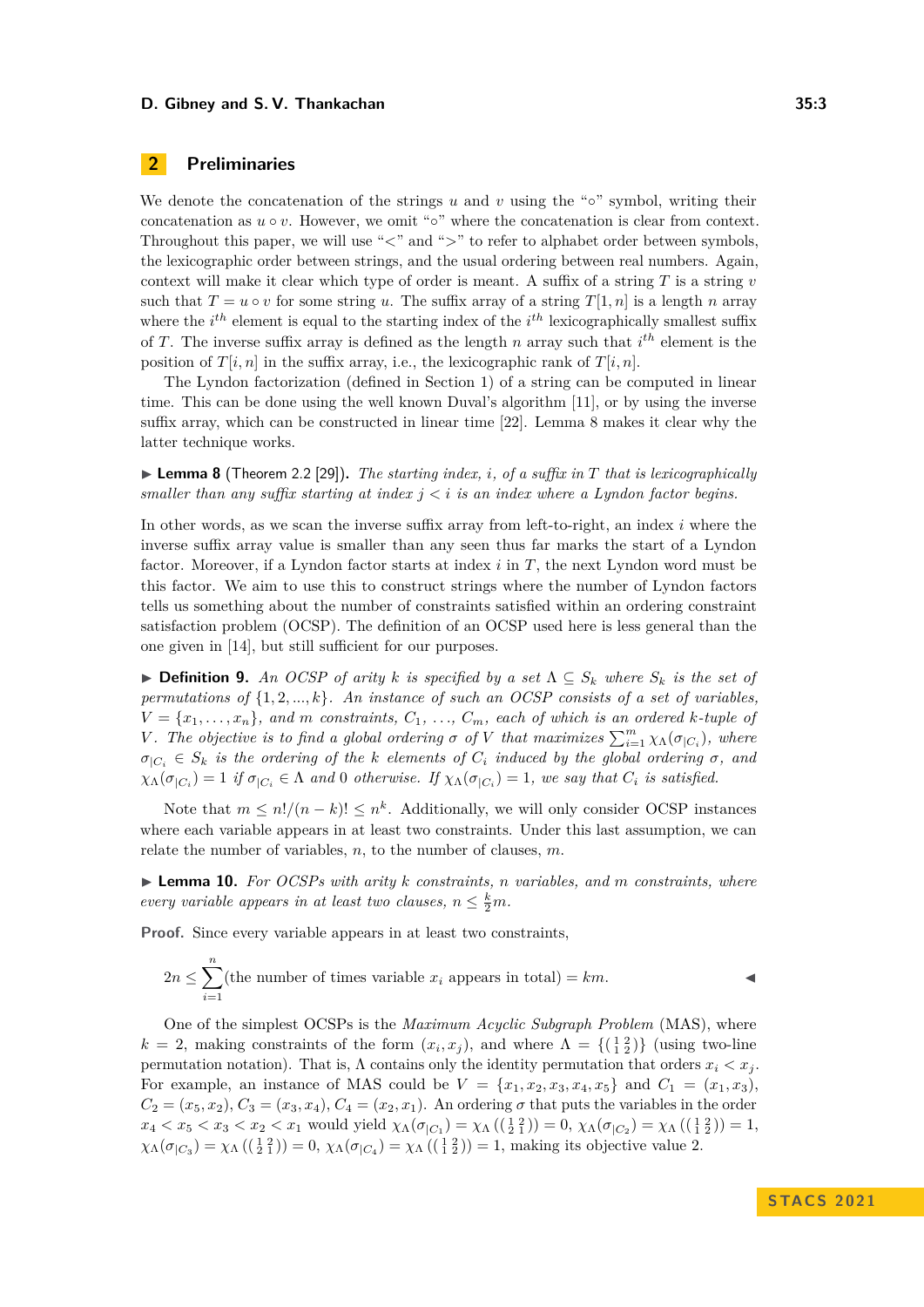#### **35:4 Finding an Optimal Alphabet Ordering for Lyndon Factorization Is Hard**

The dual minimization problem of MAS is known as *Feedback Arc Set* (FAS). In this problem, the aim is to minimize the objective value of a solution, which is defined as the number of constraints being violated, i.e.,  $m - \sum_{i=1}^{m} \chi_{\Lambda}(\sigma_{|C_i})$ . The problem is otherwise identical. The following hardness result for FAS is used when proving Theorem [5.](#page-1-1)

<span id="page-3-2"></span> $\blacktriangleright$  **Lemma 11** ([\[14\]](#page-12-15)). *Conditioned on the Unique Games Conjecture, for every constant*  $C > 1$ , *it is NP-hard to find a C-approximation for FAS.*

The Unique Games Conjecture is described in [\[21\]](#page-13-11). We will use the term Unique-Games-hard to refer to problems that, conditioned on the Unique Games conjecture, are NP-hard.

We can always assume that at least half of the constraints in an instance of MAS can be satisfied. To see this, take an arbitrary ordering of the variables. Either this ordering or its reversal must satisfy at least  $m/2$  constraints. This is just a specific instance of a more general result. We can always assume our optimal solution satisfies at least  $|\Lambda|m/k|$ constraints. Since the expected number of constraints satisfied by a random ordering on the variables is |Λ|*m/k*!, we know the maximum number of constraints satisfied by any ordering is bounded below by this quantity. It turns out, however, that finding a solution that does better than this expected value is computationally difficult. We give a simplified statement of the main result in [\[14\]](#page-12-15), maintaining only the pertinent details for our problem.

<span id="page-3-0"></span> $\blacktriangleright$  **Theorem 12** ([\[14\]](#page-12-15)). For an OCSP with arity *k*, for every constant  $\varepsilon > 0$ , it is Unique-*Games-hard to find an ordering for the variables that achieves a ratio of satisfied constraints over total constraints that is at least*  $|\Lambda|/k! + \varepsilon$ *.* 

Our results also make use of the OCSP known as the *Betweenness Problem*. In this problem  $k = 3$  and  $\Lambda = \{(\begin{smallmatrix} 1 & 2 & 3 \\ 1 & 2 & 3 \end{smallmatrix}), (\begin{smallmatrix} 1 & 2 & 3 \\ 3 & 2 & 1 \end{smallmatrix})\}$ . For a constraint  $(x_i, x_j, x_k)$  to be satisfied either  $x_i < x_j < x_k$  or  $x_k < x_j < x_i$ . For example, the ordering  $x_4 < x_5 < x_3 < x_2 < x_1$  satisfies the constraint  $(x_1, x_2, x_5)$ , but not the constraint  $(x_4, x_2, x_5)$ . By applying Theorem [12](#page-3-0) to the Betweenness problem, we obtain that it is Unique-Games-hard to achieve a ratio of satisfied constraints to total constraints better than  $2/3! = 1/3$ .

For hardness under the Exponential Time Hypothesis (ETH) [\[19\]](#page-13-12), we will use a result by Kim and Gonçalves appearing in [\[23\]](#page-13-13). An Arity *k* Permutation CSP as defined in [\[23\]](#page-13-13) is a OCSP where  $\Lambda$  consists of the identity permutations,  $\Lambda = \{(\begin{smallmatrix} 1\\ 1 \end{smallmatrix}, (\begin{smallmatrix} 1 & 2\\ 1 & 2 \end{smallmatrix}), \ldots, (\begin{smallmatrix} 1 & 2 & \ldots & k\\ 1 & 2 & \ldots & k \end{smallmatrix})\},\$ and constraints *up to* arity *k* are allowed. This is different from our definition of OCSPs, where all constraints are of exactly arity *k*. The differences between these two definitions are accommodated for whenever Lemma [13](#page-3-1) is used. In [\[23\]](#page-13-13) the authors prove the following.

<span id="page-3-1"></span> $\blacktriangleright$  **Lemma 13** ([\[23\]](#page-13-13)). Assuming ETH, there is no 2<sup>o(n log n)</sup>-algorithm for Arity 4 Permutation *CSP* (and thus for Arity *k Permutation CSP,*  $k \geq 4$ *).* 

## **3 Hardness of Lyndon Factor Minimization**

The first reduction is from the Betweenness problem to the Lyndon Factor Minimization Problem. It is used to demonstrate NP-completeness. An alternative proof can be done with a reduction from MAS. Our reasoning for choosing one over the other is we believe that the Betweenness problem provides a good initial illustration of the power of a hypothetical solver to these Lyndon factorization problems. It also provides a warm-up for the techniques used in Section [3.2.](#page-5-0) Moreover, we will use a reduction from MAS as a short proof to illustrate NP-completeness for the maximization problem, before introducing a more involved reduction to prove an inapproximability result.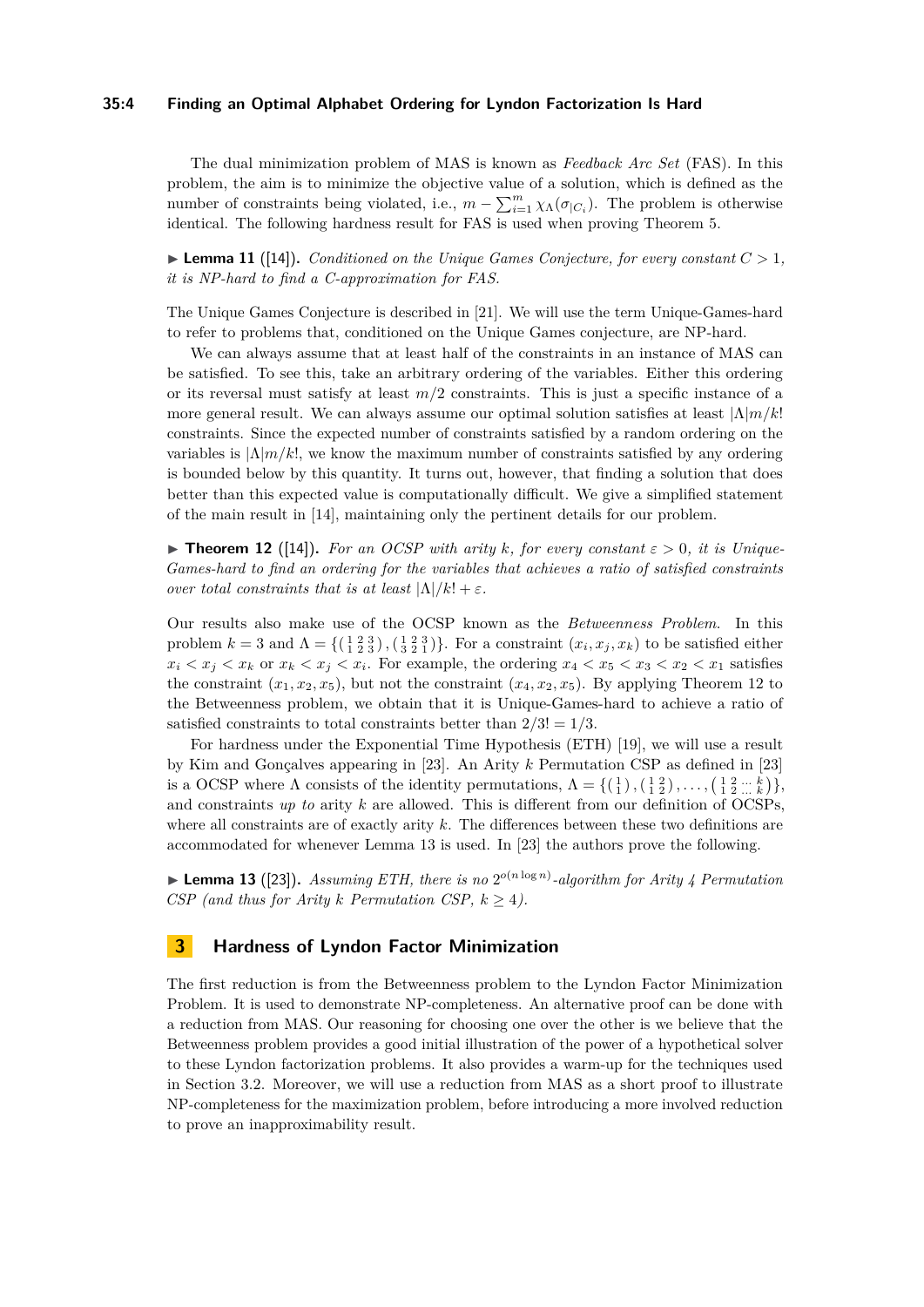## <span id="page-4-0"></span>**3.1 NP-Completeness of Lyndon Factor Minimization**

We are given as input an instance  $\phi$  of the Betweenness problem consisting of *n* variables  $x_1, x_2, \ldots, x_n$  and *m* constraints  $C_1, C_2, \ldots, C_m$ . Let  $F(T)$  denote the number of Lyndon factors of a string *T* under the alphabet ordering currently under consideration. We will use  $F_T(T_1)$  to denote the number of Lyndon factors of *T* starting within the *first occurrence* of the substring  $T_1$  of  $T$ . The subscript  $T$  is to remind us that the factors starting in  $T_1$ are sensitive to the other symbols in *T*. By a *run* of a symbol, we mean a maximal unary substring containing that symbol.

<span id="page-4-1"></span>▶ **Lemma 14.** Let T be any string of the form  $T = T_1 \circ (x_0)^\alpha \circ (x_1^\gamma x_2^\gamma \dots x_n^\gamma)^\beta$  where  $T_1$ *is over the alphabet*  $\{x_0, \ldots, x_n\}$ *,*  $\alpha$  *is greater than the length of any run of*  $x_0$  *in*  $T_1$ *,*  $\gamma$  *is greater than the length of any run of any symbol other than*  $x_0$  *in*  $T_1$ *, and*  $\beta > 1$ *. If*  $x_0$  *is the smallest symbol in the ordering, then*  $F(T) \leq F_T(T_1) + 1$ .

**Proof.** If  $T_1$  does not end with an  $x_0$ , then the first  $x_0$  in the  $(x_0)^\alpha$  marks the start of a new Lyndon factor in *T* since  $(x_0)^\alpha$  is lexicographically smaller than any preceding suffix. Then this factor includes the remaining suffix of *T*. In this case  $F(T) = F_T(T_1) + 1$ . If  $T_1$  contains a suffix consisting of only  $x_0$ 's, then a new Lyndon factor must start at the first of these  $x_0$ 's, and again this factor contains the remaining suffix of *T*. In this case,  $F(T) = F_T(T_1)$ .

<span id="page-4-2"></span>**• Lemma 15.** Let T be defined as in Lemma [14.](#page-4-1) If  $x_0$  is not the smallest symbol in the *ordering,*  $F(T) \geq \beta - 1$ *.* 

**Proof.** In this case, the smallest symbol must be one of  $x_1, \ldots, x_n$ . Suppose the smallest is  $x_i$ . Then the first symbol in the first  $x_i^{\gamma}$  marks the beginning of a Lyndon factor. This factor is of the form  $x_i^{\gamma}$   $x_{i+1}^{\gamma}$   $\ldots$   $x_n^{\gamma}$   $x_1^{\gamma}$   $\ldots$   $x_{i-1}^{\gamma}$  and is repeated at least  $\beta - 1$  times. In particular, the suffix  $x_{i+1}^{\gamma}$  ...  $x_n^{\gamma}$  is preceded by  $\beta-1$  factors of the form  $x_i^{\gamma} x_{i+1}^{\gamma}$  ...  $x_n^{\gamma} x_1^{\gamma}$  ...  $x_{i-1}^{\gamma}$ 

Lemmas [14](#page-4-1) and [15](#page-4-2) will be useful in proving that  $x_0$  must be smallest in an optimal ordering. We now introduce our constraint gadgets.

<span id="page-4-3"></span> $\blacktriangleright$  **Lemma 16.** Let  $x_0$  be the smallest symbol in T. For  $i, j, k > 0$ , consider the first instance *of a substring S of T where*

 $S = x_0^{\eta} \ x_j \ x_0^{\eta} \ x_i \ x_0^{\eta} \ x_j \ x_0^{\eta} \ x_i \ x_0^{\eta} \ x_k \ x_0^{\eta} \ x_i \ x_0^{\eta} \ x_i \ x_0^{\eta} \ x_j \ x_0^{\eta} \ x_j \ x_0^{\eta} \ x_j$ 

*and η is larger than the length of any run of x*<sup>0</sup> *preceding S in T, and S is immediately followed by the run*  $x_0^{\eta+1}$ . The symbols in this first instance of *S* make up three complete Lyndon *factors if*  $x_j$  *is ordered between*  $x_i$  *and*  $x_k$ *, and four complete Lyndon factors otherwise.* 

**Proof.** Since the number of times  $x_0$  is repeated is more than the length of any previous run, it must be the case that a new factor begins at the start of *S*. The six possible cases and their corresponding factorizations are:

 $x_0 < x_i < x_j < x_k : (x_0^{\eta} x_j), (x_0^{\eta} x_i x_0^{\eta} x_j x_0^{\eta} x_i x_0^{\eta} x_k), (x_0^{\eta} x_i x_0^{\eta} x_i x_0^{\eta} x_j x_0^{\eta} x_j x_0^{\eta} x_j)$  $x_0 < x_i < x_k < x_j : (x_0^{\eta} x_j), (x_0^{\eta} x_i x_0^{\eta} x_j), (x_0^{\eta} x_i x_0^{\eta} x_k), (x_0^{\eta} x_i x_0^{\eta} x_i x_0^{\eta} x_j x_0^{\eta} x_j x_0^{\eta} x_j)$  $x_0 < x_j < x_i < x_k : (x_0^{\eta} x_j x_0^{\eta} x_i x_0^{\eta} x_j x_0^{\eta} x_i x_0^{\eta} x_k x_0^{\eta} x_k x_0^{\eta} x_i x_0^{\eta} x_i), (x_0^{\eta} x_j), (x_0^{\eta} x_j), (x_0^{\eta} x_j)$  $x_0 < x_k < x_i < x_j : (x_0^{\eta} x_j), (x_0^{\eta} x_i x_0^{\eta} x_j), (x_0^{\eta} x_i), (x_0^{\eta} x_k x_0^{\eta} x_i x_0^{\eta} x_i x_0^{\eta} x_j x_0^{\eta} x_j x_0^{\eta} x_j)$  $x_0 < x_j < x_k < x_i : (x_0^{\eta} x_j x_0^{\eta} x_i x_0^{\eta} x_j x_0^{\eta} x_i x_0^{\eta} x_k x_0^{\eta} x_k x_0^{\eta} x_i x_0^{\eta} x_i), (x_0^{\eta} x_j), (x_0^{\eta} x_j), (x_0^{\eta} x_j)$  $x_0 < x_k < x_j < x_i : (x_0^{\eta} x_j x_0^{\eta} x_i), (x_0^{\eta} x_j x_0^{\eta} x_i), (x_0^{\eta} x_k x_0^{\eta} x_i x_0^{\eta} x_i x_0^{\eta} x_j x_0^{\eta} x_j x_0^{\eta} x_j)$ 

Notice that only in the first and last orderings where the constraint is satisfied are there three factors. The other cases have four.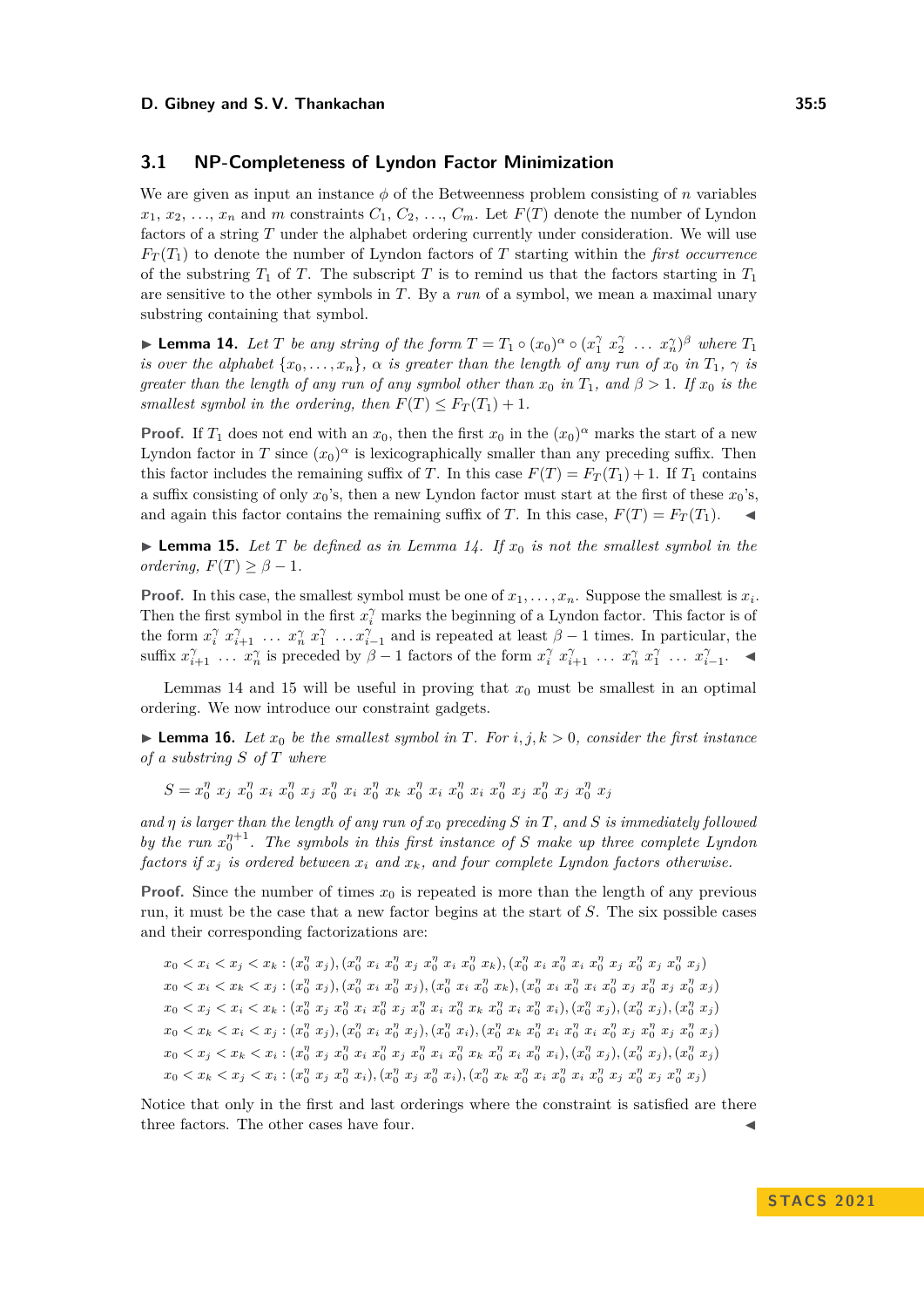#### **35:6 Finding an Optimal Alphabet Ordering for Lyndon Factorization Is Hard**

For each constraint  $C_t = (x_i, x_j, x_k)$  in the instance  $\phi$  of the Betweenness problem, where  $1 \leq t \leq m$ , we construct the gadget from Lemma [16,](#page-4-3)

$$
S(C_t) \coloneqq x_0^t \ x_j \ x_0^t \ x_i \ x_0^t \ x_j \ x_0^t \ x_i \ x_0^t \ x_k \ x_0^t \ x_i \ x_0^t \ x_i \ x_0^t \ x_j \ x_0^t \ x_j \ x_0^t \ x_j.
$$

We next define  $S(\phi) := S(C_1) \circ S(C_2) \circ \ldots \circ S(C_m) \circ (x_0)^{m+1} \circ (x_1^2 \ x_2^2 \ \ldots \ x_n^2)^{\beta}$  where  $\beta = 3m + 3.$ 

▶ **Lemma 17.** *The string*  $S(\phi)$  *has an alphabet ordering yielding at most*  $3m + 1$  *Lyndon factors iff there exists a variable ordering satisfying all constraints in ϕ.*

**Proof.** Assuming there exists a constraint satisfying variable ordering for  $\phi$ , make  $x_0$  the smallest symbol and order the remaining symbols  $x_1, \ldots, x_n$  according to the variable ordering. By Lemma [16,](#page-4-3) each of the substrings  $S(C_t)$  for  $1 \le t \le m$  contributes three factors, and by the analysis in Lemma [14](#page-4-1) the remaining suffix contributes one additional factor. This creates  $3m + 1$  factors in total.

Conversely, assume that no variable ordering exists that satisfies the constraints. If  $x<sub>0</sub>$  is the smallest symbol, then at least one  $S(C<sub>t</sub>)$  gadget contributes four factors while the others contribute at least three. The remaining suffix contributes one factor making the number of factors at least  $4 + 3(m - 1) + 1 = 3m + 2$ . If  $x<sub>0</sub>$  is not the smallest symbol, then by Lemma [15,](#page-4-2) the number of factors is at least  $\beta - 1 = (3m + 3) - 1 = 3m + 2$ .

Since determining if there exists a variable ordering satisfying all constraints in an instance of the Betweenness problem is NP-hard [\[32\]](#page-13-14), determining whether there exists an alphabet order where there are at most  $3m + 1$  Lyndon factors is NP-hard as well. With a symbol ordering as a polynomial sized certificate, the problem is clearly in NP, proving Theorem [3.](#page-1-2)

## <span id="page-5-0"></span>**3.2 ETH Hardness of Lyndon Factor Minimization**

Here we reduce Arity 4 Permutation CSP to Lyndon Factor Minimization. Assume for the moment that  $x_0$  is the smallest symbol, and that each substring  $S(C_t)$  (yet to be defined) is followed by a run of  $x_0$  longer than any run of  $x_0$  that precedes it.

For an arity 2 constraint  $C_t = (x_i, x_j)$ , we construct a string using the symbols  $x_0$ ,  $x_i$ , and  $x_j$  that has either 3 or 4 factors depending on the ordering on the variables. We will demonstrate which orderings create which factorizations. The string we construct is  $S(C_t) = x_0^t x_i x_0^t x_i x_0^t x_i x_0^t x_j x_0^t x_i x_0^t x_i$ , which has the factorizations for different orderings,

| Ordering      | Factorization                                                              | $\#$ factors |
|---------------|----------------------------------------------------------------------------|--------------|
| $x_i < x_j$ : | $(x_0^t, x_i, x_0^t, x_i, x_0^t, x_i, x_0^t, x_i)(x_0^t, x_i)(x_0^t, x_i)$ |              |
| $x_i < x_i$ : | $(x_0^t, x_i)(x_0^t, x_i)(x_0^t, x_i)(x_0^t, x_j, x_0^t, x_i, x_0^t, x_i)$ |              |

Slightly more involved are the strings to model arity 3 constraints  $C_t = (x_i, x_j, x_k)$ ,  $S(C_t) = x_0^t x_i x_0^t x_i x_0^t x_j x_0^t x_i x_0^t x_i x_0^t x_k x_0^t x_k x_0^t x_i x_0^t x_j x_0^t x_i x_0^t x_i$ , where

| Ordering            | Factorization                                                                                                              | $#$ factors |
|---------------------|----------------------------------------------------------------------------------------------------------------------------|-------------|
| $x_i < x_j < x_k$ : | $(x_0^t x_i x_0^t x_i x_0^t x_j x_0^t x_i x_0^t x_i x_0^t x_i x_0^t x_k x_0^t x_i x_0^t x_j)(x_0^t x_i)(x_0^t x_i)$        | 3           |
| $x_i < x_k < x_j$ : | $(x_0^t x_i x_0^t x_i x_0^t x_j)(x_0^t x_i x_0^t x_i x_0^t x_k x_0^t x_i x_0^t x_j)(x_0^t x_i)(x_0^t x_i)$                 | 4           |
| $x_j < x_i < x_k$ : | $(x_0^t, x_i)(x_0^t, x_i)(x_0^t, x_j, x_0^t, x_i, x_0^t, x_i, x_0^t, x_k, x_0^t, x_i)(x_0^t, x_j, x_0^t, x_i, x_0^t, x_i)$ | 4           |
| $x_k < x_i < x_j$ : | $(x_0^t x_i x_0^t x_i x_0^t x_j)(x_0^t x_i)(x_0^t x_i)(x_0^t x_k x_0^t x_i x_0^t x_j x_0^t x_i x_0^t x_i)$                 | 4           |
| $x_j < x_k < x_i$ : | $(x_0^t, x_i)(x_0^t, x_i)(x_0^t, x_j, x_0^t, x_i, x_0^t, x_i, x_0^t, x_k, x_0^t, x_i)(x_0^t, x_j, x_0^t, x_i, x_0^t, x_i)$ | $4^{\circ}$ |
| $x_k < x_j < x_i$ : | $(x_0^t, x_i)(x_0^t, x_i)(x_0^t, x_j, x_0^t, x_i, x_0^t, x_i)(x_0^t, x_k, x_0^t, x_i, x_0^t, x_j, x_0^t, x_i, x_0^t, x_i)$ | 4           |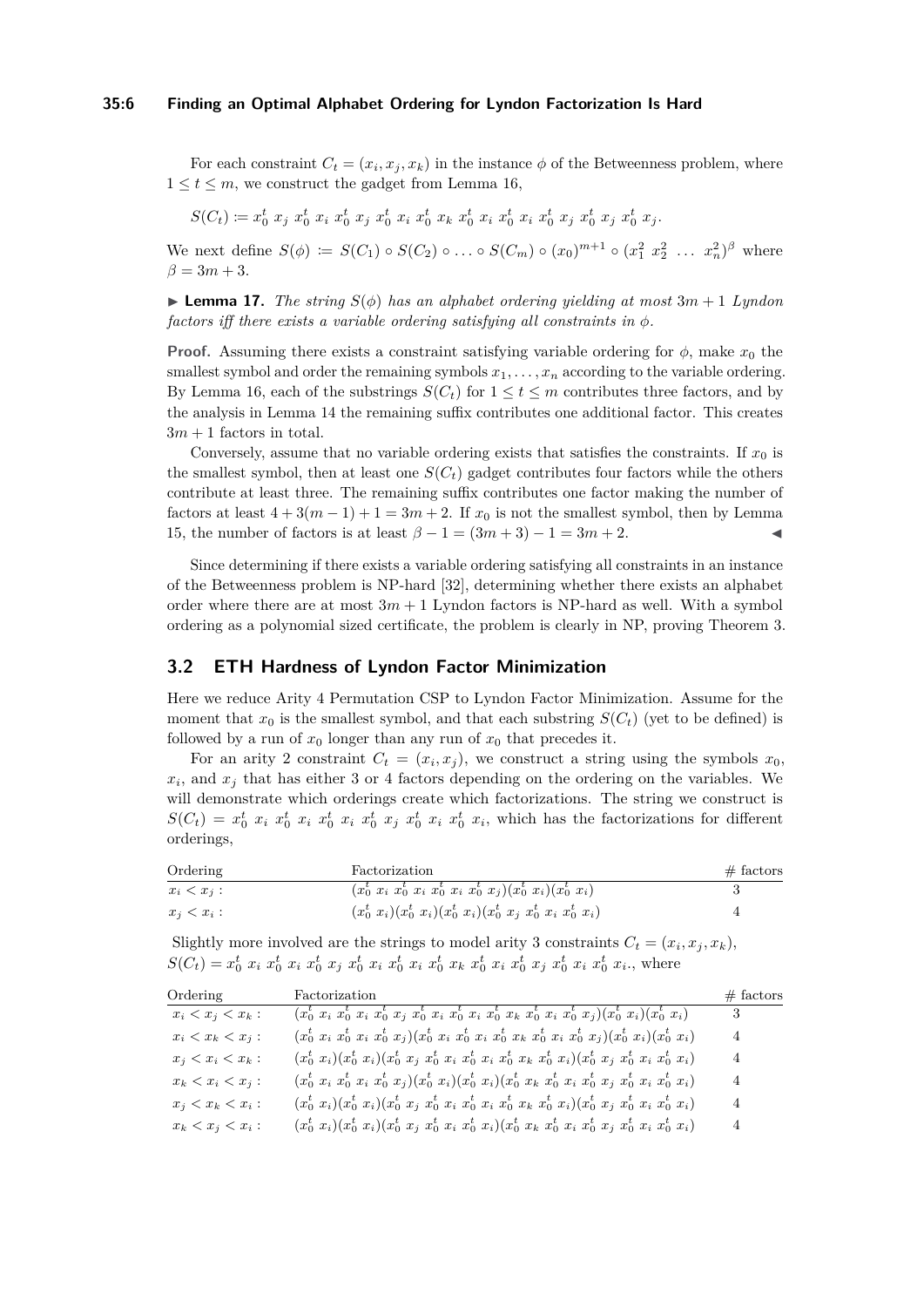The most involved is the gadget for an arity 4 constraint  $C_t = (x_i, x_j, x_k, x_h)$ ,  $S(C_t) = x_0^t\ x_i\ x_0^t\ x_j\ x_0^t\ x_i\ x_0^t\ x_k\ x_0^t\ x_i\ x_0^t\ x_j\ x_0^t\ x_i\ x_0^t\ x_k\ x_0^t\ x_j\ x_0^t\ x_i\ x_0^t\ x_k\ x_0^t\ x_i\ x_0^t\ x_j\ x_0^t\ x_j\ x_0^t\ x_k\ x_0^t\ x_k\ x_0^t\ x_k\ x_0^t\ x_k\ x_0^t\ x_k\ x_0^t\ x_k\ x_0^t\ x_k\ x_0^t\ x_k\ x_0^t\ x_k\ x_0^t\ x_k$ which has the following factorizations depending on the ordering given to its symbols,

| Ordering $(\langle \cdot \rangle)$ omitted)<br>Factorization                                                                                                                                                                                 | $\frac{\#}{3}$ |
|----------------------------------------------------------------------------------------------------------------------------------------------------------------------------------------------------------------------------------------------|----------------|
| $\overline{x_i},\overline{x_j},\overline{x_k},\overline{x_h}:(x_0^t\,\,x_i\,\,x_0^t\,\,x_j\,\,x_0^t\,\,x_i\,\,x_0^t\,\,x_k\,\,x_0^t\,\,x_i\,\,x_0^t\,\,x_j\,\,x_0^t\,\,x_i\,\,x_0^t\,\,x_j\,\,x_0^t\,\,x_j\,\,x_0^t\,\,x_i\,\,x_0^t\,\,x_k)$ |                |
| $x_i, x_j, x_h, x_k : (x_0^t\ x_i\ x_0^t\ x_j\ x_0^t\ x_i\ x_0^t\ x_k)(x_0^t\ x_i\ x_0^t\ x_j\ x_0^t\ x_i\ x_0^t\ x_h\ x_0^t\ x_j\ x_0^t\ x_i\ x_0^t\ x_k)(x_0^t\ x_i\ x_0^t\ x_j)(x_0^t\ x_i)$                                              | $\overline{4}$ |
| $x_i, x_k, x_j, x_h: (x_0^t\ x_i\ x_0^t\ x_j)(x_0^t\ x_i\ x_0^t\ x_k\ x_0^t\ x_i\ x_0^t\ x_j\ x_0^t\ x_i\ x_0^t\ x_i\ x_0^t\ x_h\ x_0^t\ x_j)(x_0^t\ x_i\ x_0^t\ x_i\ x_0^t\ x_i\ x_0^t\ x_j)(x_0^t\ x_i)$                                   | $\overline{4}$ |
| $x_i, x_h, x_j, x_k : (x_0^t\ x_i\ x_0^t\ x_j\ x_0^t\ x_i\ x_0^t\ x_k)(x_0^t\ x_i\ x_0^t\ x_j)(x_0^t\ x_i\ x_0^t\ x_h\ x_0^t\ x_j\ x_0^t\ x_i\ x_0^t\ x_k\ x_0^t\ x_i\ x_0^t\ x_j)(x_0^t\ x_i)$                                              | $\overline{4}$ |
| $x_i, x_k, x_h, x_j : (x_0^t\ x_i\ x_0^t\ x_j)(x_0^t\ x_i\ x_0^t\ x_k\ x_0^t\ x_i\ x_0^t\ x_j\ x_0^t\ x_i\ x_0^t\ x_h\ x_0^t\ x_j)(x_0^t\ x_i\ x_0^t\ x_k\ x_0^t\ x_i\ x_0^t\ x_j)(x_0^t\ x_i)$                                              | $\overline{4}$ |
| $x_i, x_h, x_k, x_j : (x_0^t\ x_i\ x_0^t\ x_j)(x_0^t\ x_i\ x_0^t\ x_k\ x_0^t\ x_i\ x_0^t\ x_j)(x_0^t\ x_i\ x_0^t\ x_h\ x_0^t\ x_j\ x_0^t\ x_i\ x_0^t\ x_k\ x_0^t\ x_i\ x_0^t\ x_j)(x_0^t\ x_i)$                                              | $\overline{4}$ |
| $x_j, x_i, x_k, x_h: (x_0^t, x_i)(x_0^t, x_j, x_0^t, x_i, x_0^t, x_k, x_0^t, x_i, x_0^t, x_j, x_0^t, x_i, x_0^t, x_h)(x_0^t, x_j, x_0^t, x_k, x_0^t, x_i)(x_0^t, x_j, x_0^t, x_i)$                                                           | $\overline{4}$ |
| $x_j, x_i, x_h, x_k : (x_0^t, x_i)(x_0^t, x_j, x_0^t, x_i, x_0^t, x_k, x_0^t, x_i)(x_0^t, x_j, x_0^t, x_i, x_0^t, x_j, x_0^t, x_i, x_0^t, x_k, x_0^t, x_i)(x_0^t, x_j, x_0^t, x_i)$                                                          | $\overline{4}$ |
| $x_k, x_i, x_j, x_h: (x_0^t\ x_i\ x_0^t\ x_j)(x_0^t\ x_i)(x_0^t\ x_k\ x_0^t\ x_i\ x_0^t\ x_j\ x_0^t\ x_j\ x_0^t\ x_h\ x_0^t\ x_j\ x_0^t\ x_i)(x_0^t\ x_k\ x_0^t\ x_i\ x_0^t\ x_j\ x_0^t\ x_i)$                                               | $\overline{4}$ |
| $x_h, x_i, x_j, x_k : (x_0^t\ x_i\ x_0^t\ x_j\ x_0^t\ x_i\ x_0^t\ x_k)(x_0^t\ x_i\ x_0^t\ x_j)(x_0^t\ x_i)(x_0^t\ x_h\ x_0^t\ x_j\ x_0^t\ x_i\ x_0^t\ x_k\ x_0^t\ x_i\ x_0^t\ x_j\ x_0^t\ x_i)$                                              | $\overline{4}$ |
| $x_k, x_i, x_h, x_j : (x_0^t\ x_i\ x_0^t\ x_j)(x_0^t\ x_i)(x_0^t\ x_k\ x_0^t\ x_i\ x_0^t\ x_j\ x_0^t\ x_j\ x_0^t\ x_h\ x_0^t\ x_j\ x_0^t\ x_i)(x_0^t\ x_k\ x_0^t\ x_i\ x_0^t\ x_j\ x_0^t\ x_i)$                                              | 4              |
| $x_h, x_i, x_k, x_j : (x_0^t\ x_i\ x_0^t\ x_j)(x_0^t\ x_i\ x_0^t\ x_k\ x_0^t\ x_i\ x_0^t\ x_j)(x_0^t\ x_i)(x_0^t\ x_h\ x_0^t\ x_j\ x_0^t\ x_i\ x_0^t\ x_k\ x_0^t\ x_i\ x_0^t\ x_j\ x_0^t\ x_i)$                                              | $\overline{4}$ |
| $x_j, x_k, x_i, x_h: (x_0^t\ x_i)(x_0^t\ x_j\ x_0^t\ x_i\ x_0^t\ x_k\ x_0^t\ x_i\ x_0^t\ x_i\ x_0^t\ x_j\ x_0^t\ x_i\ x_0^t\ x_h)(x_0^t\ x_j\ x_0^t\ x_i\ x_0^t\ x_i)(x_0^t\ x_j\ x_0^t\ x_i)$                                               | $\overline{4}$ |
| $x_j, x_h, x_i, x_k : (x_0^t\ x_i)(x_0^t\ x_j\ x_0^t\ x_i\ x_0^t\ x_k\ x_0^t\ x_i)(x_0^t\ x_j\ x_0^t\ x_i\ x_0^t\ x_h\ x_0^t\ x_j\ x_0^t\ x_i\ x_0^t\ x_k\ x_0^t\ x_i)(x_0^t\ x_j\ x_0^t\ x_i)$                                              | $\overline{4}$ |
| $x_k, x_j, x_i, x_h: (x_0^t\ x_i)(x_0^t\ x_j\ x_0^t\ x_i)(x_0^t\ x_k\ x_0^t\ x_i\ x_0^t\ x_j\ x_0^t\ x_j\ x_0^t\ x_n\ x_0^t\ x_j\ x_0^t\ x_i)(x_0^t\ x_k\ x_0^t\ x_i\ x_0^t\ x_j\ x_0^t\ x_i)$                                               | $\overline{4}$ |
| $x_h, x_j, x_i, x_k : (x_0^t\ x_i)(x_0^t\ x_j\ x_0^t\ x_i\ x_0^t\ x_k\ x_0^t\ x_i)(x_0^t\ x_j\ x_0^t\ x_i)(x_0^t\ x_h\ x_0^t\ x_j\ x_0^t\ x_i\ x_0^t\ x_k\ x_0^t\ x_i\ x_0^t\ x_j\ x_0^t\ x_i)$                                              | 4              |
| $x_k, x_h, x_i, x_j : (x_0^t\ x_i\ x_0^t\ x_j)(x_0^t\ x_i)(x_0^t\ x_k\ x_0^t\ x_i\ x_0^t\ x_j\ x_0^t\ x_i\ x_0^t\ x_h\ x_0^t\ x_j\ x_0^t\ x_i) (x_0^t\ x_k\ x_0^t\ x_i\ x_0^t\ x_j\ x_0^t\ x_i)$                                             | $\overline{4}$ |
| $x_h, x_k, x_i, x_j : (x_0^t\ x_i\ x_0^t\ x_j)(x_0^t\ x_i)(x_0^t\ x_k\ x_0^t\ x_i\ x_0^t\ x_j\ x_0^t\ x_j\ x_0^t\ x_h) (x_0^t\ x_h\ x_0^t\ x_j\ x_0^t\ x_i\ x_0^t\ x_k\ x_0^t\ x_i\ x_0^t\ x_j\ x_0^t\ x_i)$                                 | $\overline{4}$ |
| $x_j, x_k, x_h, x_i : (x_0^t\ x_i)(x_0^t\ x_j\ x_0^t\ x_i\ x_0^t\ x_k\ x_0^t\ x_i\ x_0^t\ x_j\ x_0^t\ x_i\ x_0^t\ x_h)(x_0^t\ x_j\ x_0^t\ x_i\ x_0^t\ x_k\ x_0^t\ x_i)(x_0^t\ x_j\ x_0^t\ x_i)$                                              | $\overline{4}$ |
| $x_j, x_h, x_k, x_i : (x_0^t\ x_i)(x_0^t\ x_j\ x_0^t\ x_i\ x_0^t\ x_k\ x_0^t\ x_i)(x_0^t\ x_j\ x_0^t\ x_i\ x_0^t\ x_h\ x_0^t\ x_j\ x_0^t\ x_i\ x_0^t\ x_k\ x_0^t\ x_i)(x_0^t\ x_j\ x_0^t\ x_i)$                                              | $\overline{4}$ |
| $x_k, x_j, x_h, x_i : (x_0^t\ x_i)(x_0^t\ x_j\ x_0^t\ x_i)(x_0^t\ x_k\ x_0^t\ x_i\ x_0^t\ x_j\ x_0^t\ x_j\ x_0^t\ x_h\ x_0^t\ x_j\ x_0^t\ x_i)(x_0^t\ x_k\ x_0^t\ x_i\ x_0^t\ x_j\ x_0^t\ x_i)$                                              | 4              |
| $x_h, x_j, x_k, x_i : (x_0^t\ x_i)(x_0^t\ x_j\ x_0^t\ x_i\ x_0^t\ x_k\ x_0^t\ x_i)(x_0^t\ x_j\ x_0^t\ x_i)(x_0^t\ x_h\ x_0^t\ x_j\ x_0^t\ x_i\ x_0^t\ x_k\ x_0^t\ x_i\ x_0^t\ x_j\ x_0^t\ x_i)$                                              | $\overline{4}$ |
| $x_k, x_h, x_j, x_i : (x_0^t\ x_i)(x_0^t\ x_j\ x_0^t\ x_i)(x_0^t\ x_k\ x_0^t\ x_i\ x_0^t\ x_j\ x_0^t\ x_j\ x_0^t\ x_h\ x_0^t\ x_j\ x_0^t\ x_i)(x_0^t\ x_k\ x_0^t\ x_i\ x_0^t\ x_j\ x_0^t\ x_i)$                                              | $\overline{4}$ |
| $x_h, x_k, x_j, x_i : (x_0^t\ x_i)(x_0^t\ x_j\ x_0^t\ x_i)(x_0^t\ x_k\ x_0^t\ x_i\ x_0^t\ x_j\ x_0^t\ x_j\ x_0^t\ x_h) (x_0^t\ x_h\ x_0^t\ x_j\ x_0^t\ x_i\ x_0^t\ x_k\ x_0^t\ x_i\ x_0^t\ x_j\ x_0^t\ x_i)$                                 | $\overline{4}$ |

The string construction for the overall reduction is almost identical to the one for  $\phi$  in Section [3.1.](#page-4-0) We only need to select  $\beta$  to be slightly different. We let  $\beta = 4m + 3$ . This is enough to ensure that in an optimal solution  $x_0$  must be the smallest symbol. If  $x_0$  is smallest, in the worst-case, when all constraints are not satisfied, there are at most  $4m + 1$ Lyndon factors. If  $x_0$  is not smallest, as shown in Lemma [15,](#page-4-2) the number of factors is at least  $\beta - 1 = 4m + 2$ . Then, with  $x_0$  as the minimum, each ordering on  $x_1, \ldots, x_n$  gives us  $3s + 4(m - s) + 1 = 4m + 1 - s$  factors, where *s* is the number of satisfied constraints when using the corresponding variable ordering in *ϕ*. Therefore, an optimal ordering for the *n* variables of  $\phi$  is obtained by an order on the  $(n+1)$  symbols which minimizes the number of Lyndon factors in the string. This combined with Lemma [13](#page-3-1) proves Theorem [4.](#page-1-0)

## <span id="page-6-0"></span>**3.3 Inapproximability of Lyndon Factor Minimization**

We will perform an approximation preserving reduction from FAS to Lyndon Factor Minimization. Recall that for FAS the arity *k* of the constraints is 2, so that constraints are of the form  $(x_i, x_j)$  and  $\Lambda$  consists of the identity permutation. In other words, the constraint is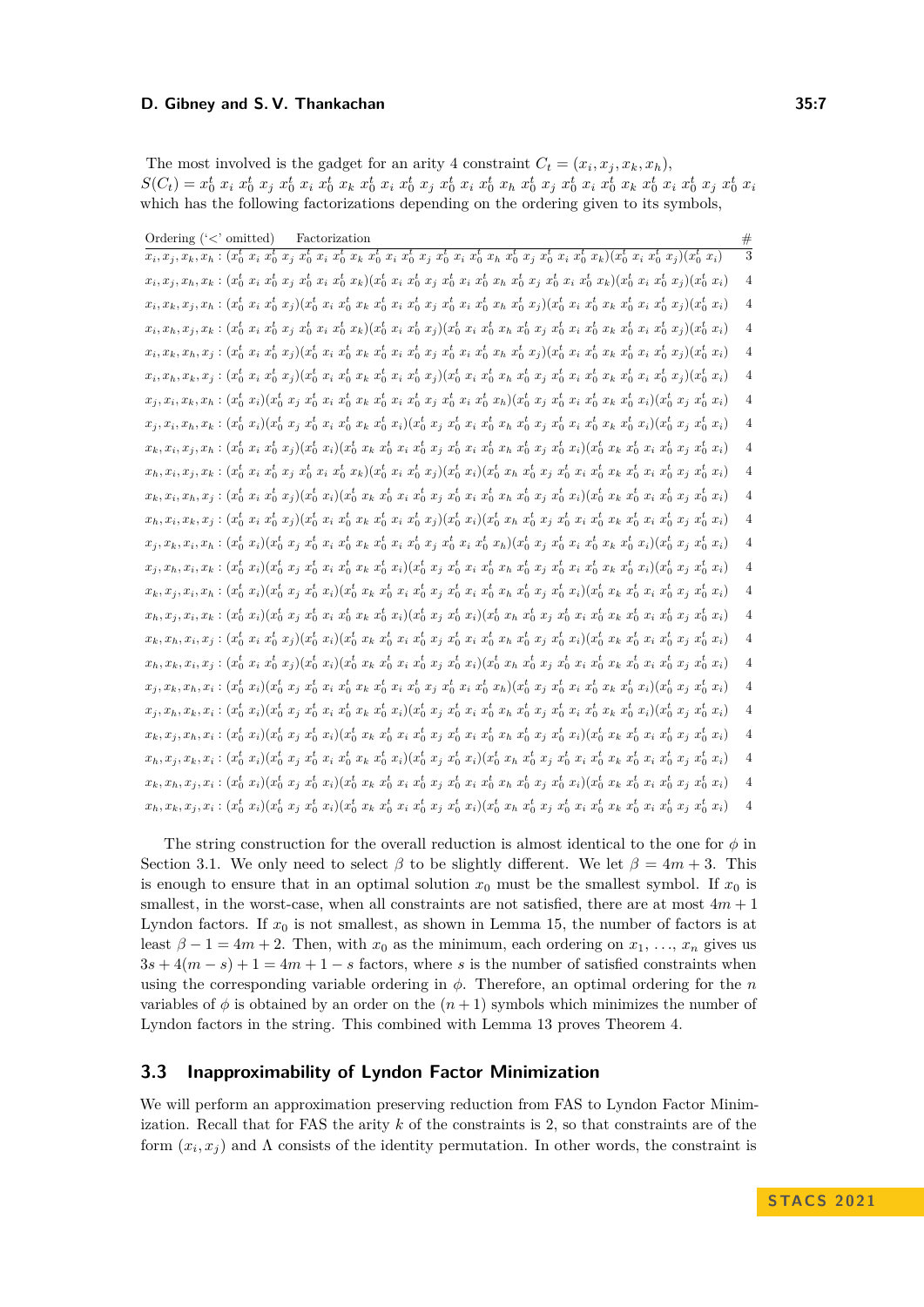#### **35:8 Finding an Optimal Alphabet Ordering for Lyndon Factorization Is Hard**

only satisfied if  $x_i \leq x_j$ . The cost of the solution will be the number of violated constraints, which we wish to minimize. Our gadget for constraint  $C_t = (x_i, x_j)$  will be

$$
S(C_t) = (x_0^t \ x_i) \circ (x_0^t \ x_j)^{\alpha - 1}
$$

where  $\alpha > 1$  will be chosen later. The whole string for our reduction will be

$$
T = S(\phi) = S(C_1) \circ S(C_2) \circ \ldots \circ S(C_m) \circ (x_0)^{m+1} \circ (x_1^2 \ x_2^2 \ \ldots \ x_n^2)^{\beta}
$$

where  $\beta = \alpha m + 3$ . By Lemma [15,](#page-4-2) if  $x_0$  is not smallest, then  $F(T) > \beta - 1$ . We consider next what happens in our constraint gadgets when  $x_0$  is smallest.

 $\blacktriangleright$  **Lemma 18.** *If*  $x_0$  *is smallest and*  $x_i < x_j$  *then*  $F_T(S(C_t)) = 1$ *.* 

**Proof.** Since  $x_0^t$  is the longest run of  $x_0$  seen so far, the start of  $S(C_t)$  marks the smallest suffix seen so far when traversing *T* from left to right. Then, since  $x_j > x_i$ , the start of all substrings of the form  $x_0^t$   $x_j$  do not mark the start of the smallest suffix seen so far.  $\blacktriangleleft$ 

**► Lemma 19.** *If*  $x_0$  *is smallest and*  $x_j < x_i$  *then*  $F_T(S(C_t)) = \alpha$ *.* 

**Proof.** Again, since  $x_0^t$  is the longest run of  $x_0$  seen so far, the start of  $S(C_t)$  marks the smallest suffix seen so far when traversing *T* from left to right. However, now the start of each substring of the form  $x_0^t$   $x_j$  marks the start of the smallest suffix seen so far (recall after the last  $x_0^t$   $x_j$  there will be a longer run of  $x_0$  than has been seen before). Hence, there are  $\alpha - 1$  additional factors created.

 $\blacktriangleright$  **Lemma 20.** *Any alphabet ordering where*  $x_0$  *is smallest has fewer factors than an alphabet ordering where x*<sup>0</sup> *is not the smallest.*

**Proof.** If  $x_0$  is smallest,  $F(T) = s + \alpha(m - s) + 1$  where *s* is the number of satisfied constraints and the  $+1$  arises from the last factor,  $(x_0)^{m+1} \circ (x_1^2 x_2^2 \dots x_n^2)^{\beta}$ . Because  $\alpha > 1$ , this is upper bounded by the case when  $s = 0$  so that  $F(T) \le \alpha m + 1$ . On the other hand, if  $x_0$  is not smallest  $F(T) \geq \beta - 1 = \alpha m + 2$ .

Henceforth, we only need to worry about the case when  $x_0$  is the smallest. Our aim is to show that a constant approximation algorithm for Lyndon Factor Minimization allows us to construct a constant approximation algorithm for FAS. If our hypothetical approximation algorithm for Lyndon Factor Minimization ever returned a solution where  $x_0$  is not smallest, we add the additional step of replacing that solution with any solution where  $x_0$  is smallest, obtaining a solution that performs even better. Then our modified algorithm maintains being an approximation algorithm for Lyndon Factor Minimization (perhaps with an even smaller approximation factor).

Let  $s_F^*$  denote the number of constraints satisfied in an optimal solution of  $\phi$  for FAS and let  $s_L^*$  denote the number of constraints in  $\phi$  satisfied by the variable ordering obtained from our optimal, factor minimizing, alphabet order for the corresponding instance of Lyndon Factor Minimization. Also, let *s* denote the actual number of constraints satisfied by the variable ordering obtained from our approximate factor minimizing alphabet order for the corresponding instance of Lyndon Factor Minimization. A *λ*-approximation for Lyndon Factor Minimization with  $\lambda > 1$  gives the following set of inequalities:

$$
s^*_L+\alpha(m-s^*_L)+1\leq s+\alpha(m-s)+1\leq \lambda(s^*_L+\alpha(m-s^*_L)+1).
$$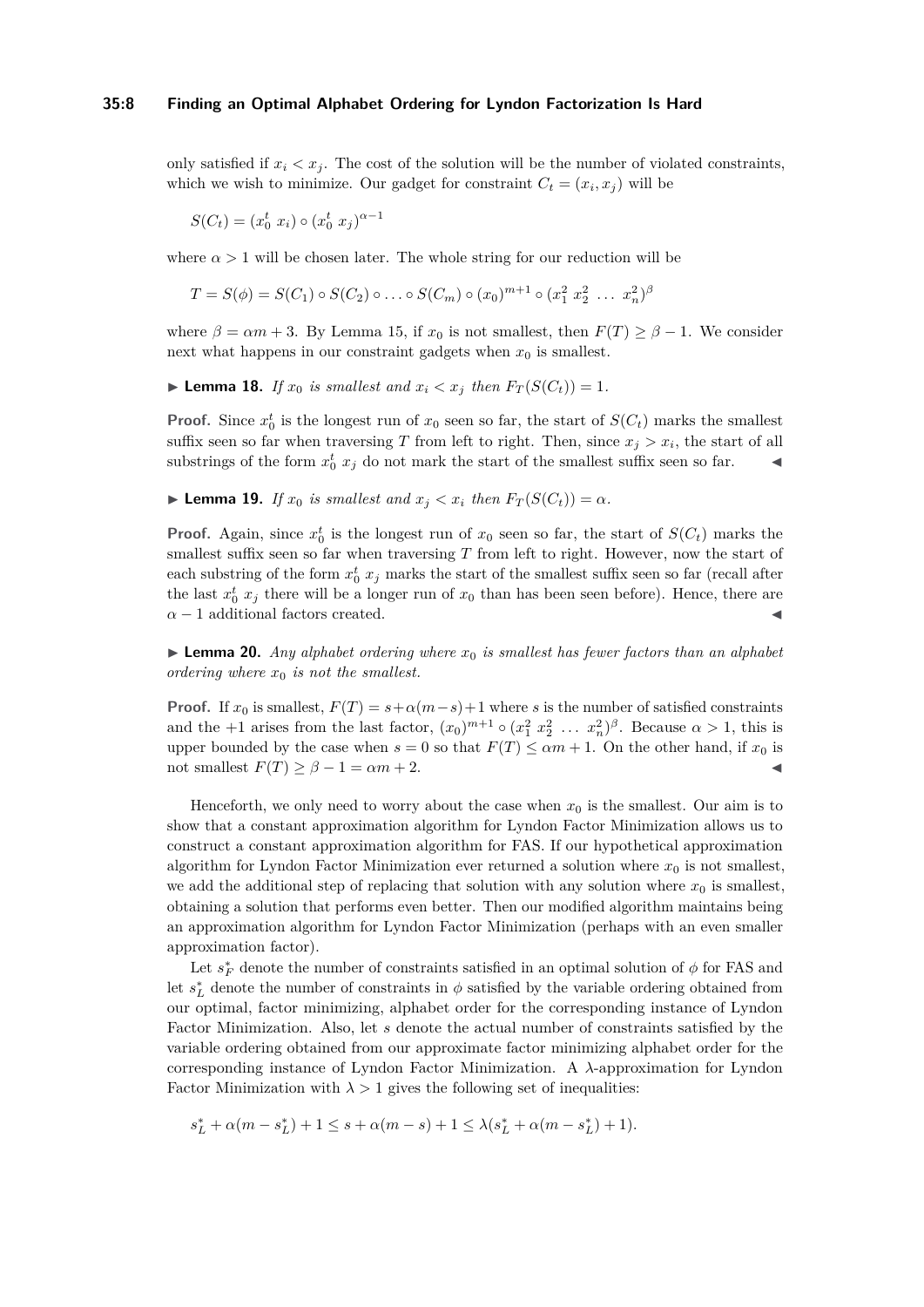Which can be equivalently written as

<span id="page-8-0"></span>
$$
(m - s_L^*) + \frac{s_L^* + 1}{\alpha} \le (m - s) + \frac{s + 1}{\alpha} \le \lambda (m - s_L^*) + \lambda \frac{s_L^* + 1}{\alpha}.
$$
 (1)

We will show that by taking  $\alpha$  large enough we can ensure  $s_L^* = s_F^*$ .

<span id="page-8-1"></span>► **Lemma 21.** *With*  $\alpha = 2(m + 1) + 1$ *, we have that*  $s_L^* = s_F^*$ *.* 

**Proof.** The cost of an optimal solution of  $\phi$  is  $m - s_F^*$ . The solution for  $\phi$  we get from mapping our solution for Lyndon factorization back to  $\phi$  must have at least as many violated constraints as the optimal solution for  $\phi$ , i.e.,  $m - s_L^* \geq m - s_F^*$ , and so  $s_F^* \geq s_L^*$ . Let us suppose for the sake of contradiction that  $s_F^* \geq s_L^* + 1$ . This implies  $m - s_L^* - (m - s_F^*) \geq 1$ . Then, using in addition that  $\frac{s_F^*+1}{\alpha} \leq \frac{m+1}{\alpha} \leq \frac{1}{2}$ , we obtain

$$
\frac{s_F^* + 1}{\alpha} - \frac{s_L^* + 1}{\alpha} \le \frac{1}{2} < 1 \le m - s_L^* - (m - s_F^*),
$$

which implies that

$$
m - s_F^* + \frac{s_F^* + 1}{\alpha} < m - s_L^* + \frac{s_L^* + 1}{\alpha}.
$$

Or, written more naturally as the cost of a Lyndon Factor Minimization Problem's solution,

$$
s^*_{F} + \alpha(m-s^*_{F})+1 < s^*_{L} + \alpha(m-s^*_{L})+1.
$$

But then this implies that the ordering on  $x_1, \ldots, x_n$  that is used to obtain the optimal solution for *ϕ* creates fewer Lyndon factors than our supposedly optimal solution for Lyndon Factor Minimization, a contradiction.

Let us now upper bound  $m - s$  (our approximate solution cost when the solution is mapped back to FAS) in terms of  $\lambda(m - s_F^*)$ . Combining the inequalities in [\(1\)](#page-8-0) with Lemma [21,](#page-8-1) and the fact that  $s_F^* = s_L^* \leq m$  when  $\alpha = 2(m + 1) + 1$ , we get that

$$
m-s\leq m-s+\frac{s+1}{\alpha}\leq \lambda(m-s^*_{L})+\lambda \frac{s^*_{L}+1}{\alpha}\leq \lambda\left(m-s^*_{F}+\frac{1}{2}\right).
$$

The case where  $m = s_F^*$  can easily be solved in polynomial time, so we can consider that check added to our hypothetical solution as well. Hence, we assume  $m - s_F^* \geq 1 > 1/2$  and,

$$
m - s_F^* \le m - s \le \lambda \left( m - s_F^* + \frac{1}{2} \right) < \lambda (m - s_F^* + m - s_F^*) = 2\lambda (m - s_F^*).
$$

We have shown that a  $\lambda$  approximation for Lyndon Factor Minimization allows us to obtain, at worst, a  $2\lambda$  approximation for FAS. Moreover, the  $\alpha$  value we need to do this is polynomial in *m* so that the whole reduction is done in polynomial time. This polynomial time constant approximation algorithm is better then what is allowed by Lemma [11](#page-3-2) under the Unique Games Conjecture. This completes the proof of Theorem [5.](#page-1-1)

# **4 Hardness of Lyndon Factor Maximization**

Our approach will be similar to the one taken for minimization. First, we introduce some gadgetry for the NP-completeness proof that is later expanded upon to create an inapproximability result. As of now, the authors have not yet found gadgets to establish the same ETH hardness for the maximization problem.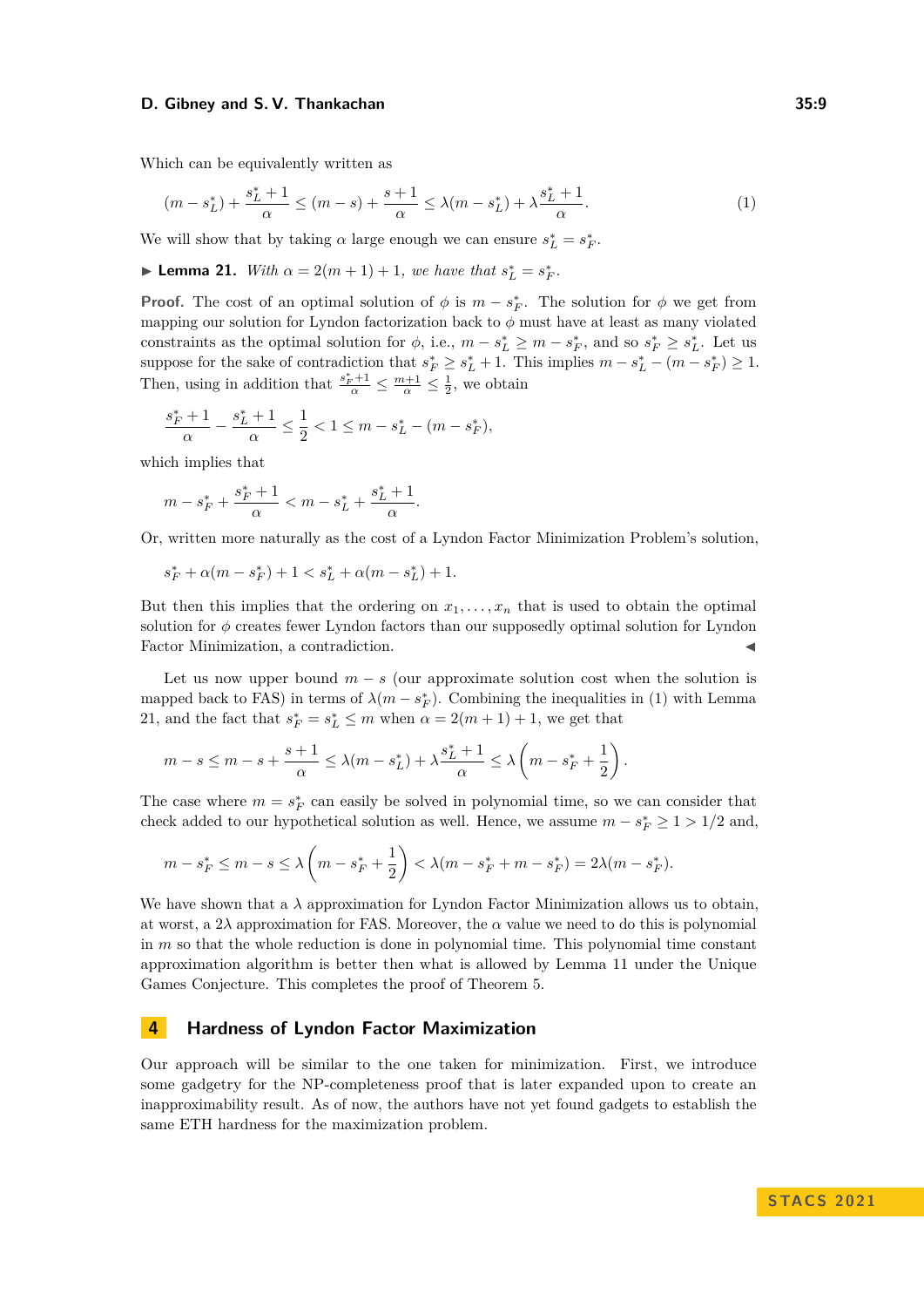## <span id="page-9-0"></span>**4.1 NP-Completeness of Lyndon Factor Maximization**

We perform a reduction from the dual of FAS, the Maximum Acyclic Subgraph Problem (MAS). Recall MAS is identical to FAS except for the cost of a solution now being the number of constraints satisfied, which we wish to maximize. For constraint  $C_t = (x_i, x_j)$ , we define our constraint gadget as  $S(C_t) = x_0^{t+1} x_j x_0^{t+1} x_i$  (note the reversal of *i* and *j*). The entire string formed by our instance *ϕ* of FAS is

$$
T = S(\phi) = (x_0 \ x_1 \ x_2 \ \dots \ x_n) \circ S(C_1) \circ S(C_2) \circ \dots \circ S(C_m) \circ (x_0)^m.
$$

<span id="page-9-2"></span>▶ **Lemma 22.** *If*  $x_0$  *is not the smallest symbol in the ordering, then*  $F(T) \leq n + m$ *.* 

**Proof.** Suppose  $x_i \neq x_0$  is the smallest symbol. Then the first Lyndon factor starting with  $x_i$  occurs in the prefix  $(x_0 x_1 \ldots x_n)$ . Subsequent Lyndon factors must begin with  $x_i$ . The prefix contributes at most *n* factors and there are at most *m* remaining occurrences of  $x_i$ .

<span id="page-9-3"></span>▶ **Lemma 23.** *In an ordering where*  $x_0$  *is smallest,*  $F(T) = 2s + (m - s) + 1 + m$ *, where s is the number of constraints satisfied in MAS by the ordering given to*  $x_1, \ldots, x_n$ .

**Proof.** For a substring  $S(C_t)$ , if  $C_t = (x_i, x_j)$  is not satisfied (i.e.,  $x_i > x_j$ ) then  $F_T(S(C_t))$ 1. If it is satisfied (i.e.,  $x_i < x_j$ ) then  $F_T(S(C_t)) = 2$ . The prefix  $x_0 x_1 x_2 \ldots x_n$  contributes exactly one additional factor. The suffix  $(x_0)^m$  contributes *m* factors.

**• Lemma 24.** Any ordering where  $x_0$  is the smallest has more factors than an ordering *where*  $x_0$  *is not the smallest.* 

**Proof.** By Lemma [10,](#page-2-1) we can assume that  $n \leq m$ . Then by Lemma [22,](#page-9-2) we have that if  $x_0$  is not smallest,  $F(T) \leq n + m \leq 2m$ . By Lemma [23,](#page-9-3) if  $x_0$  is smallest then  $F(T) =$  $2s + (m - s) + 1 + m = s + 2m + 1 > 2m$ .

The value  $F(T)$  is maximized by an alphabet order which has the largest possible number of satisfied constraints, say  $s^*$ . This gives  $(s^* + 2m + 1)$  Lyndon factors. Clearly, this solution also provides an ordering satisfying the maximum number of constraints in our MAS instance. Since MAS is NP-hard, we have shown Lyndon Factor Maximization is NP-hard as well. The decision problem is in NP using the ordering on  $x_1 \ldots x_n$  as a polynomial sized certificate, and this remains NP-hard as it could be used to solve the optimization problem. This completes the proof of Theorem [6.](#page-1-3)

## <span id="page-9-1"></span>**4.2 Inapproximability of Lyndon Factor Maximization**

First, let us describe the OCSP from which we are reducing. Let *k >* 1 be the arity of the constraints, which we will specify later. Each constraint will be satisfied iff the variables in that constraint have one of the  $(k-1)!$  orderings where the last variable is ordered first, i.e., for constraint  $(x_{i_1}, x_{i_2}, \ldots, x_{i_{k-1}}, x_{i_k})$ , the ordering over those variables will have  $x_{i_k} < x_{i_j}$  for  $j \in [1, k-1]$ . More formally,  $\Lambda = \{ \begin{pmatrix} 1 & 2 & \dots & k-1 & k \\ z_1 & z_2 & \dots & z_{k-1} & 1 \end{pmatrix} | \bigcup_{i=1}^{k-1} \{z_i\} = \{2, \dots, k\} \}.$ According to Theorem [12,](#page-3-0) it is Unique-Games-Hard to find an approximation which beats  $|\Lambda|m/k| = (k-1)!m/k! = m/k$  constraints being satisfied.

Our constraint gadget is of the form

$$
S(C_t) = (x_0^{t+1} \ x_{i_1}) \circ (x_0^{t+1} \ x_{i_2}) \circ \dots \circ (x_0^{t+1} \ x_{i_{k-1}}) \circ (x_0^{t+1} \ x_{i_k})^{\alpha}
$$

and our overall string constructed from our instance  $\phi$  of OCSP is

<span id="page-9-4"></span>
$$
T := S(\phi) = (x_0 x_1 x_2 \dots x_n) \circ S(C_1) \circ S(C_2) \circ \dots \circ S(C_m) \circ (x_0), \text{ where } \alpha = mn.
$$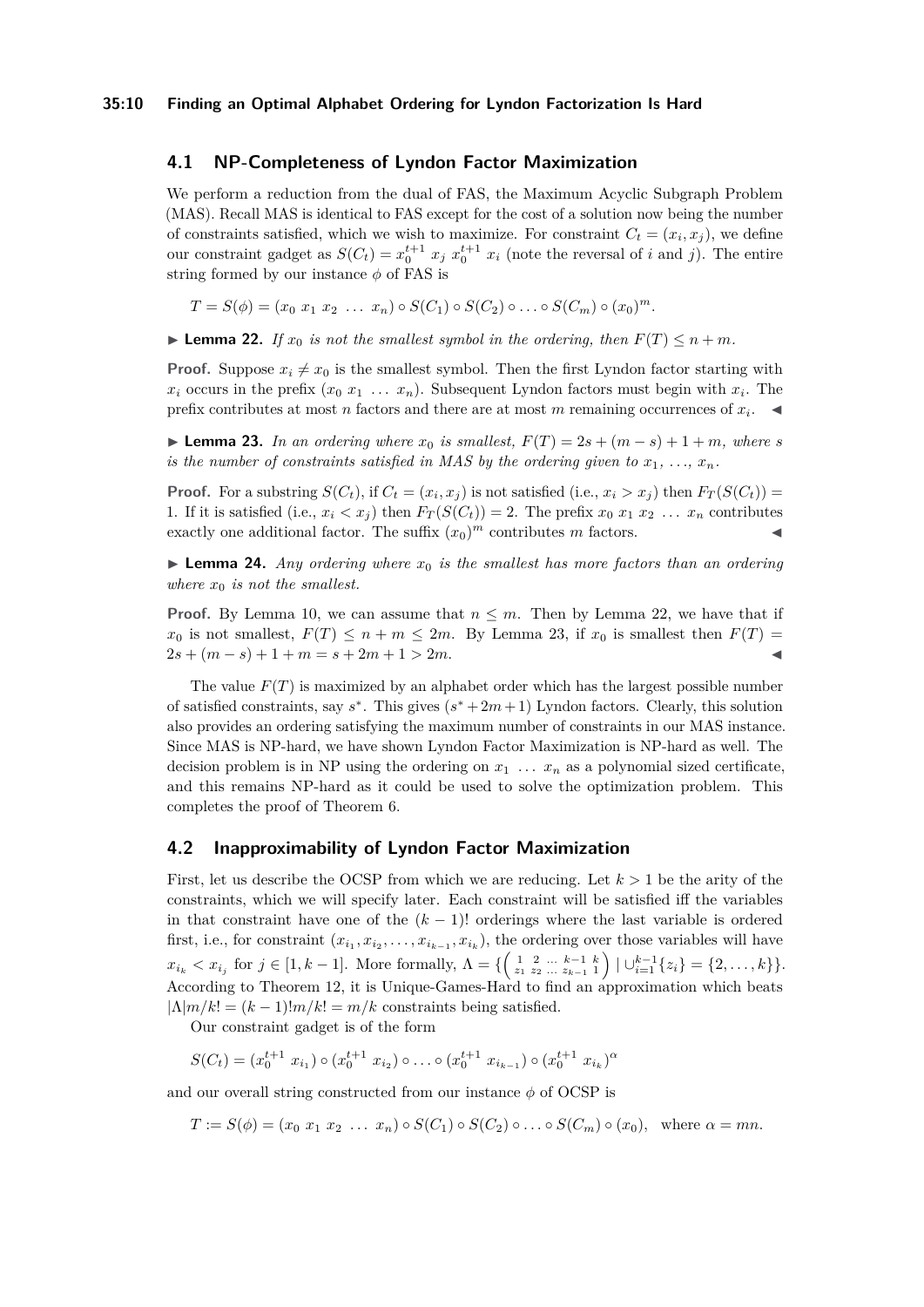#### $\blacktriangleright$  **Lemma 25.** *If*  $x_0$  *is not smallest then*  $F(T) \leq n + m$ *.*

**Proof.** Let  $x_i \neq x_0$  be the smallest symbol instead. Then the prefix  $(x_0, x_1, x_2, \ldots, x_n)$ contributes at most  $n$  factors, and each remaining factor must begin with  $x_i$ . We will show that there is at most 1 factor starting in each constraint gadget. For a given constraint containing  $x_i$ , if  $x_i \neq x_{i_k}$  this is immediate. On the other hand, if  $x_i = x_{i_k}$  then only its first occurrence can form a smaller suffix of *T* than those preceding it. In more detail, since  $x_0 > x_i = x_{i_k}$ , we have  $x_{i_k}$   $(x_0^t x_{i_k})^{\alpha-1} x_0 < x_{i_k}$   $(x_0^t x_{i_k})^{\alpha-2} x_0 < x_{i_k}$   $(x_0^t x_{i_k})^{\alpha-3} x_0 < \ldots$ Note that this is the reason for the final  $x_0$  appended to  $T$ .

<span id="page-10-0"></span>▶ **Lemma 26.** *If*  $x_0$  *is smallest, and in constraint*  $C_t = (x_{i_1}, \ldots, x_{i_k})$  *the symbol*  $x_{i_k}$  *is*  $smallest$  among  $x_{i_1} \ldots x_{i_k}$ , then  $F_T(S(C_t)) \geq \alpha$ .

**Proof.** Since  $x_0^{t+1}x_{i_k} < x_0^{t+1}x_{i_j}$  for  $j \in [1, k-1]$ , and the substring following  $S(C_t)$  is either  $x_0^{t+2}$  (or the final *x*<sub>0</sub> of *T*), the start of **each run** of *x*<sub>0</sub> in the substring  $(x_0^{t+1}x_{i_k})^{\alpha}$  marks the start of a suffix smaller than any of those preceding it.

**Example 27.** *If*  $x_0$  *is the smallest in the ordering, then*  $F(T) \geq \alpha s + 1$  *where s is the number of clauses in*  $\phi$  *satisfied by the ordering given to*  $x_1, \ldots, x_n$ . This is larger than the *number of factors from any ordering where*  $x_0$  *is not the smallest.* 

**Proof.** By Lemma [26,](#page-10-0) when  $x_0$  is the smallest each of the satisfied constraint gadgets contributes at least  $\alpha$  factors. In addition, the lone  $x_0$  symbol at the end of *T* forms its own factor. For the second statement, we can always assume our approximate solution satisfies at least 1 constraint, hence  $s > 1$  and  $\alpha s + 1 > mn + 1 > m + n$ , which by Lemma [25](#page-9-4) is an upper bound on the number of factors when  $x_0$  is not smallest.

From here we only need to consider when  $x_0$  is smallest, for the same reasoning as given in Section [3.3.](#page-6-0) Now, suppose we have a  $\lambda$ -approximation with  $\lambda < 1$  for Lyndon Factor Maximization. Let  $s_L^*$  be the number of constraint gadgets satisfied from our optimal solution of Lyndon factor maximization, and *s* the number from the approximate solution. Then,

$$
\lambda(\alpha s^*_L+1+y^*_L)\leq \alpha s+1+y\leq \alpha s^*_L+1+y^*_L
$$

where  $y_L^*$  represents the number of additional factors contributed beyond  $\alpha s_L^* + 1$  and *y* represents the number of factors beyond  $\alpha s + 1$  for our approximate solution. We can equivalently write the above expression as

<span id="page-10-2"></span>
$$
\lambda s_L^* \left( 1 + \frac{1}{\alpha s_L^*} + \frac{y_L^*}{\alpha s_L^*} \right) \le s \left( 1 + \frac{1}{\alpha s} + \frac{y}{\alpha s} \right) \le s_L^* \left( 1 + \frac{1}{\alpha s_L^*} + \frac{y_L^*}{\alpha s_L^*} \right). \tag{2}
$$

<span id="page-10-1"></span>▶ **Lemma 28.** For all  $s \in [1, m]$ *, and for the corresponding y value as described above,* 

$$
1 \le \left(1 + \frac{1}{\alpha s} + \frac{y}{\alpha s}\right) \le 3.
$$

**Proof.** We first bound *y* from above. Any factor in a constraint gadget begins at the start of a run  $x_0$ . In a satisfied constraint gadget, there are  $k-1$  such runs outside of the  $(x_0^{t+1}x_{i_k})^{\alpha}$ substring. Hence, each satisfied constraint gadget contributes at most *k* −1 additional factors beyond *α*. A constraint gadget that is not satisfied, i.e., has  $x_{i_j} < x_{i_k}$  for some  $j \neq k$ , has the gadget's last factor beginning at the start of the substring  $(x_0^{t+1} x_{i_j})$ . This implies the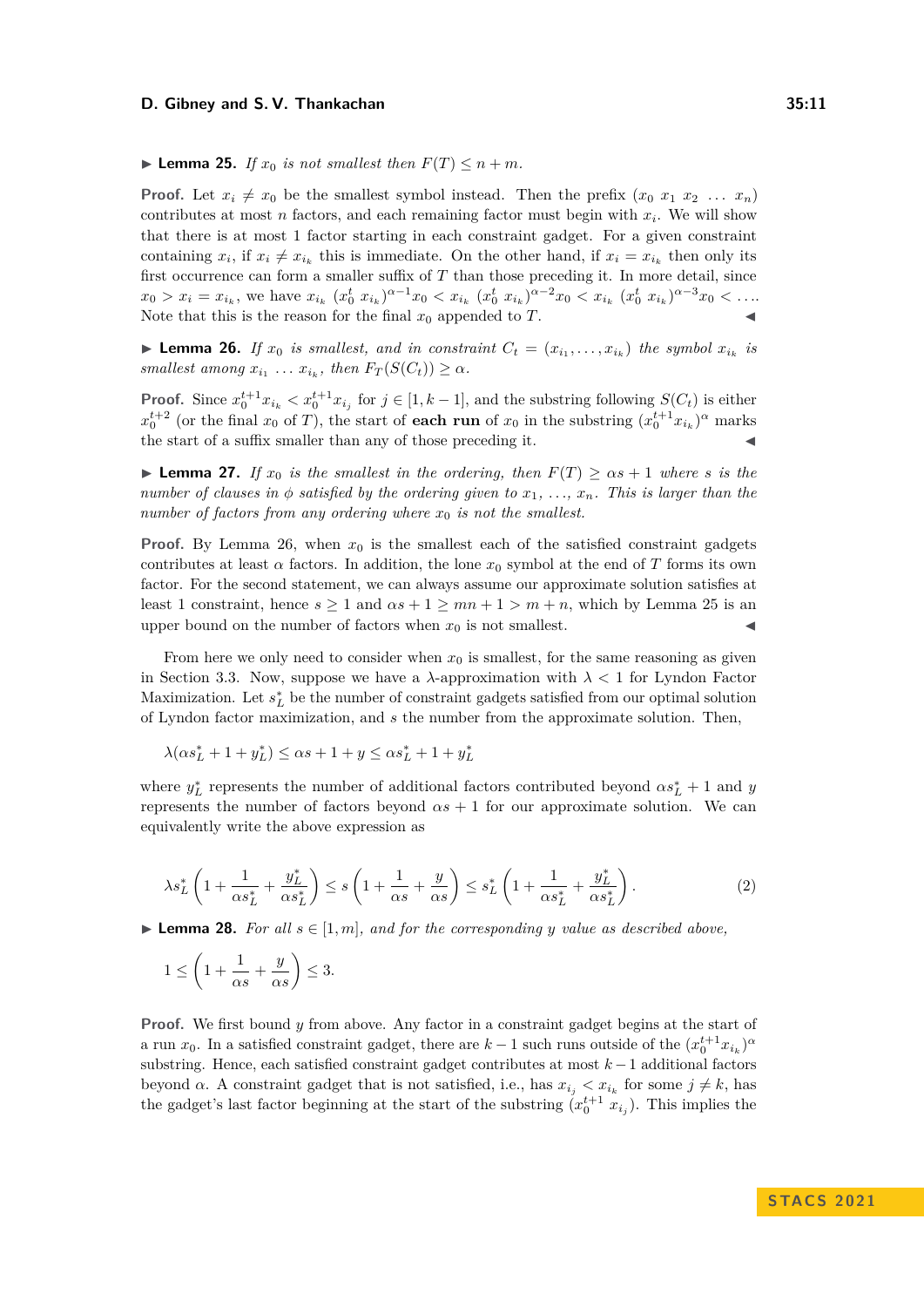#### **35:12 Finding an Optimal Alphabet Ordering for Lyndon Factorization Is Hard**

substring  $(x_0^{t+1} x_{i_k})^{\alpha}$  does not split into different factors. Therefore, an unsatisfied constraint gadget again contributes at most  $k-1$  factors. Because of this, the *m* constraint gadgets contribute at most  $k-1$  additional factors in total and  $y \leq m(k-1)$ . Finally,  $\alpha = mn$ , hence

$$
\frac{y}{\alpha s} \le \frac{y}{\alpha} \le \frac{m(k-1)}{\alpha} \le \frac{mn}{\alpha} = 1 \quad \text{and} \quad \frac{1}{\alpha s} \le \frac{1}{\alpha} = \frac{1}{nm} \le 1.
$$

Let  $s_C^*$  be the number of constraints satisfied in an optimal solution to  $\phi$ . Like in Section [3.3,](#page-6-0) we know that  $s \leq s_C^*$  and  $s_L^* \leq s_C^*$ , Using Lemma [28](#page-10-1) we can easily make them differ by at most a constant factor.

<span id="page-11-2"></span>▶ **Lemma 29.** *Using the definitions above, it holds that*  $s_C^* \leq 3s_L^*$ .

**Proof.** For the sake of contradiction, assume instead that  $s_C^* > 3s_L^*$ . Applying the ordering given by the optimal solution of  $\phi$  to the symbols  $x_1, \ldots, x_n$ , and letting  $y_C^*$  be defined as above but for  $s_C^*$ , we have

$$
s_C^*\left(1+\frac{1}{\alpha s_C^*}+\frac{y_C^*}{\alpha s_C^*}\right)>s_C^*>3s_L^*\geq s_L^*\left(1+\frac{1}{\alpha s_L^*}+\frac{y_L^*}{\alpha s_L^*}\right).
$$

However, this implies  $\alpha s_C^* + 1 + y_C^* > \alpha s_L^* + 1 + y_L^*$ . Thus,  $s_L^*$  couldn't have been the number of constraints satisfied in an optimal solution to our Lyndon Factor Maximization instance, since using whichever ordering was used for the solution to  $\phi$  would have given us more factors, a contradiction.

By Lemma [29,](#page-11-2) we have  $\frac{1}{3}s_C^* \leq s_L^*$ . Multiplying both sides by  $\lambda/3$ , we obtain  $\frac{\lambda}{9}s_C^* \leq \frac{\lambda}{3}s_L^*$ . By Lemma [28](#page-10-1) and our starting inequality in [\(2\)](#page-10-2) we also have that

$$
\lambda s_L^* \le \lambda s_L^* \left( 1 + \frac{1}{\alpha s_L^*} + \frac{y_L^*}{\alpha s_L^*} \right) \le s \left( 1 + \frac{1}{\alpha s} + \frac{y}{\alpha s} \right) \le 3s.
$$

From which we obtain  $\frac{\lambda}{3} s_L^* \leq s$ . Combining these inequalities with the fact that  $s \leq s_C^*$ , we get  $\frac{\lambda}{9} s_C^* \leq s \leq s_C^*$ . That is, a *λ*-approximation algorithm for Lyndon Factor Maximization provides at least a  $\lambda/9$  -approximation algorithm for this set of OCSP problems.

To finish the proof of Theorem [7,](#page-1-4) suppose for the sake of contradiction there exists a *λ*-approximation algorithm for Lyndon factor maximization for some constant *λ <* 1. Consider the set of OCSPs problems described in beginning of Section [4.2](#page-9-1) with arity *k* such that  $1/k < \lambda/9$ . With our reduction, we obtain a polynomial-time algorithm that can find a solution with approximation ratio better than  $|\Lambda|/k! = 1/k$ , proving the Unique Games Conjecture false by Theorem [12.](#page-3-0)

## **5 Open Problems**

We leave open the problem of establishing similar ETH hardness results for the maximization problem. We also leave open the problem of finding a (non-constant factor) approximation algorithm for either the minimization or maximization problem.

#### **References**

<span id="page-11-0"></span>**<sup>1</sup>** Hideo Bannai, Tomohiro I, Shunsuke Inenaga, Yuto Nakashima, Masayuki Takeda, and Kazuya Tsuruta. The "runs" theorem. *SIAM J. Comput.*, 46(5):1501–1514, 2017. [doi:](https://doi.org/10.1137/15M1011032) [10.1137/15M1011032](https://doi.org/10.1137/15M1011032).

<span id="page-11-1"></span>**<sup>2</sup>** Hideo Bannai, Juha Kärkkäinen, Dominik Köppl, and Marcin Piatkowski. Constructing the bijective BWT. *CoRR*, abs/1911.06985, 2019. [arXiv:1911.06985](http://arxiv.org/abs/1911.06985).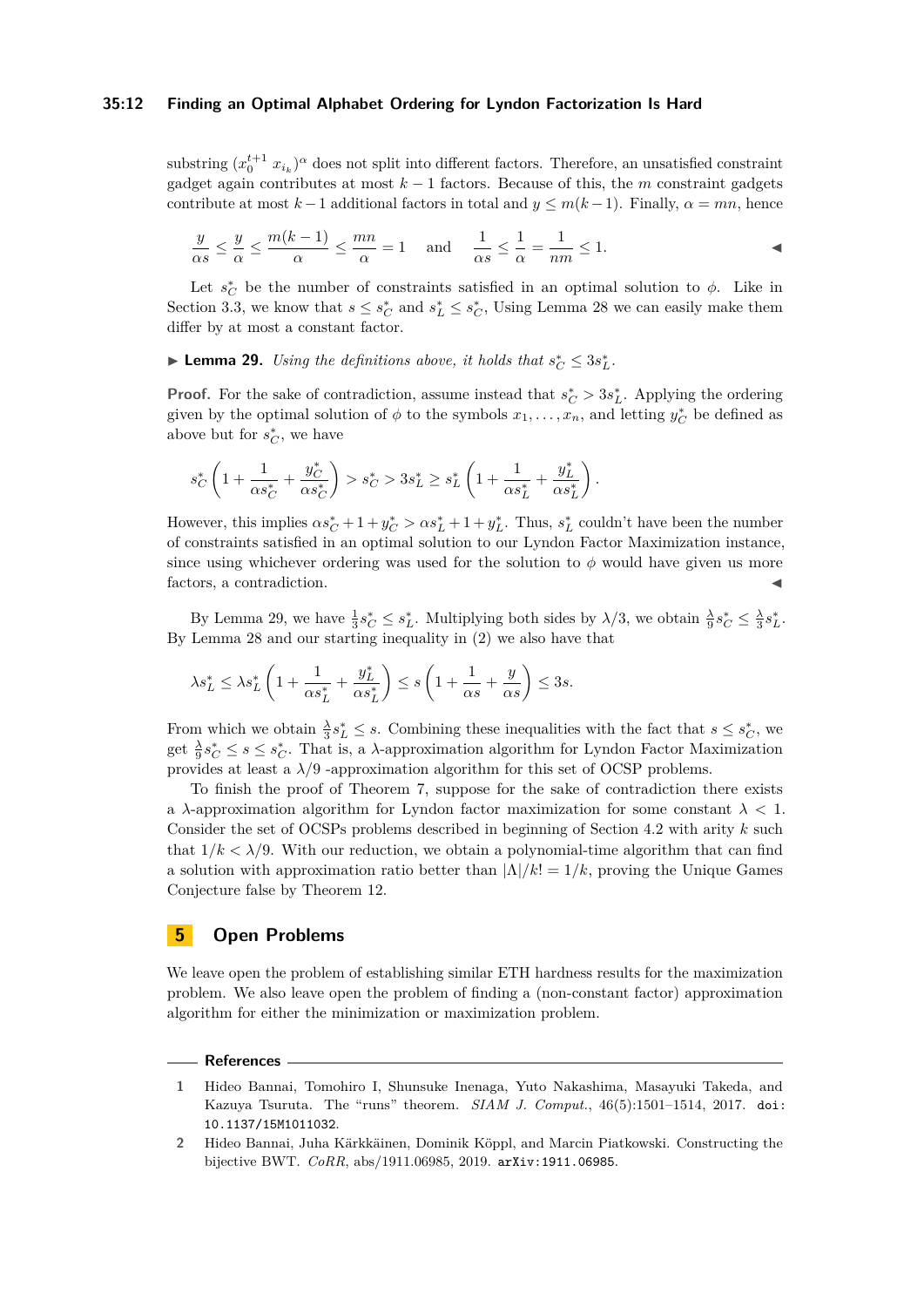- <span id="page-12-6"></span>**3** Hideo Bannai, Juha Kärkkäinen, Dominik Köppl, and Marcin Piatkowski. Indexing the bijective BWT. In *30th Annual Symposium on Combinatorial Pattern Matching, CPM 2019, June 18-20, 2019, Pisa, Italy*, pages 17:1–17:14, 2019. [doi:10.4230/LIPIcs.CPM.2019.17](https://doi.org/10.4230/LIPIcs.CPM.2019.17).
- <span id="page-12-9"></span>**4** Jason W. Bentley, Daniel Gibney, and Sharma V. Thankachan. On the complexity of bwt-runs minimization via alphabet reordering. In *28th Annual European Symposium on Algorithms, ESA 2020, September 7-9, 2020, Pisa, Italy (Virtual Conference)*, pages 15:1–15:13, 2020. [doi:10.4230/LIPIcs.ESA.2020.15](https://doi.org/10.4230/LIPIcs.ESA.2020.15).
- <span id="page-12-10"></span>**5** Moses Charikar, Venkatesan Guruswami, and Rajsekar Manokaran. Every permutation CSP of arity 3 is approximation resistant. In *Proceedings of the 24th Annual IEEE Conference on Computational Complexity, CCC 2009, Paris, France, 15-18 July 2009*, pages 62–73, 2009. [doi:10.1109/CCC.2009.29](https://doi.org/10.1109/CCC.2009.29).
- <span id="page-12-11"></span>**6** Moses Charikar, Konstantin Makarychev, and Yury Makarychev. On the advantage over random for maximum acyclic subgraph. In *48th Annual IEEE Symposium on Foundations of Computer Science (FOCS 2007), October 20-23, 2007, Providence, RI, USA, Proceedings*, pages 625–633, 2007. [doi:10.1109/FOCS.2007.47](https://doi.org/10.1109/FOCS.2007.47).
- <span id="page-12-1"></span>**7** Kuo Tsai Chen, Ralph H Fox, and Roger C Lyndon. Free differential calculus, iv. the quotient groups of the lower central series. *Annals of Mathematics*, pages 81–95, 1958.
- <span id="page-12-7"></span>**8** Amanda Clare and Jacqueline W. Daykin. Enhanced string factoring from alphabet orderings. *Inf. Process. Lett.*, 143:4–7, 2019. [doi:10.1016/j.ipl.2018.10.011](https://doi.org/10.1016/j.ipl.2018.10.011).
- <span id="page-12-8"></span>**9** Amanda Clare, Jacqueline W. Daykin, Thomas Mills, and Christine Zarges. Evolutionary search techniques for the lyndon factorization of biosequences. In *Proceedings of the Genetic and Evolutionary Computation Conference Companion, GECCO 2019, Prague, Czech Republic, July 13-17, 2019*, pages 1543–1550, 2019. [doi:10.1145/3319619.3326872](https://doi.org/10.1145/3319619.3326872).
- <span id="page-12-0"></span>**10** Maxime Crochemore and Dominique Perrin. Two-way string matching. *J. ACM*, 38(3):651–675, 1991. [doi:10.1145/116825.116845](https://doi.org/10.1145/116825.116845).
- <span id="page-12-14"></span>**11** Jean-Pierre Duval. Génération d'une section des classes de conjugaison et arbre des mots de lyndon de longueur bornée. *Theor. Comput. Sci.*, 60:255–283, 1988. [doi:10.1016/0304-3975\(88\)](https://doi.org/10.1016/0304-3975(88)90113-2) [90113-2](https://doi.org/10.1016/0304-3975(88)90113-2).
- <span id="page-12-3"></span>**12** Isamu Furuya, Yuto Nakashima, Tomohiro I, Shunsuke Inenaga, Hideo Bannai, and Masayuki Takeda. Lyndon factorization of grammar compressed texts revisited. In Gonzalo Navarro, David Sankoff, and Binhai Zhu, editors, *Annual Symposium on Combinatorial Pattern Matching, CPM 2018, July 2-4, 2018 - Qingdao, China*, volume 105 of *LIPIcs*, pages 24:1–24:10. Schloss Dagstuhl – Leibniz-Zentrum für Informatik, 2018. [doi:10.4230/LIPIcs.CPM.2018.24](https://doi.org/10.4230/LIPIcs.CPM.2018.24).
- <span id="page-12-5"></span>**13** Joseph Yossi Gil and David Allen Scott. A bijective string sorting transform. *CoRR*, abs/1201.3077, 2012. [arXiv:1201.3077](http://arxiv.org/abs/1201.3077).
- <span id="page-12-15"></span>**14** Venkatesan Guruswami, Johan Håstad, Rajsekar Manokaran, Prasad Raghavendra, and Moses Charikar. Beating the random ordering is hard: Every ordering CSP is approximation resistant. *SIAM J. Comput.*, 40(3):878–914, 2011. [doi:10.1137/090756144](https://doi.org/10.1137/090756144).
- <span id="page-12-12"></span>**15** Venkatesan Guruswami and Yuan Zhou. Approximating bounded occurrence ordering csps. In *Approximation, Randomization, and Combinatorial Optimization. Algorithms and Techniques - 15th International Workshop, APPROX 2012, and 16th International Workshop, RANDOM 2012, Cambridge, MA, USA, August 15-17, 2012. Proceedings*, pages 158–169, 2012. [doi:](https://doi.org/10.1007/978-3-642-32512-0_14) [10.1007/978-3-642-32512-0\\_14](https://doi.org/10.1007/978-3-642-32512-0_14).
- <span id="page-12-13"></span>**16** Johan Håstad. Some optimal inapproximability results. In *Proceedings of the Twenty-Ninth Annual ACM Symposium on the Theory of Computing, El Paso, Texas, USA, May 4-6, 1997*, pages 1–10, 1997. [doi:10.1145/258533.258536](https://doi.org/10.1145/258533.258536).
- <span id="page-12-2"></span>**17** Christophe Hohlweg and Christophe Reutenauer. Lyndon words, permutations and trees. *Theor. Comput. Sci.*, 307(1):173–178, 2003. [doi:10.1016/S0304-3975\(03\)00099-9](https://doi.org/10.1016/S0304-3975(03)00099-9).
- <span id="page-12-4"></span>**18** Tomohiro I, Yuto Nakashima, Shunsuke Inenaga, Hideo Bannai, and Masayuki Takeda. Faster lyndon factorization algorithms for SLP and LZ78 compressed text. *Theor. Comput. Sci.*, 656:215–224, 2016. [doi:10.1016/j.tcs.2016.03.005](https://doi.org/10.1016/j.tcs.2016.03.005).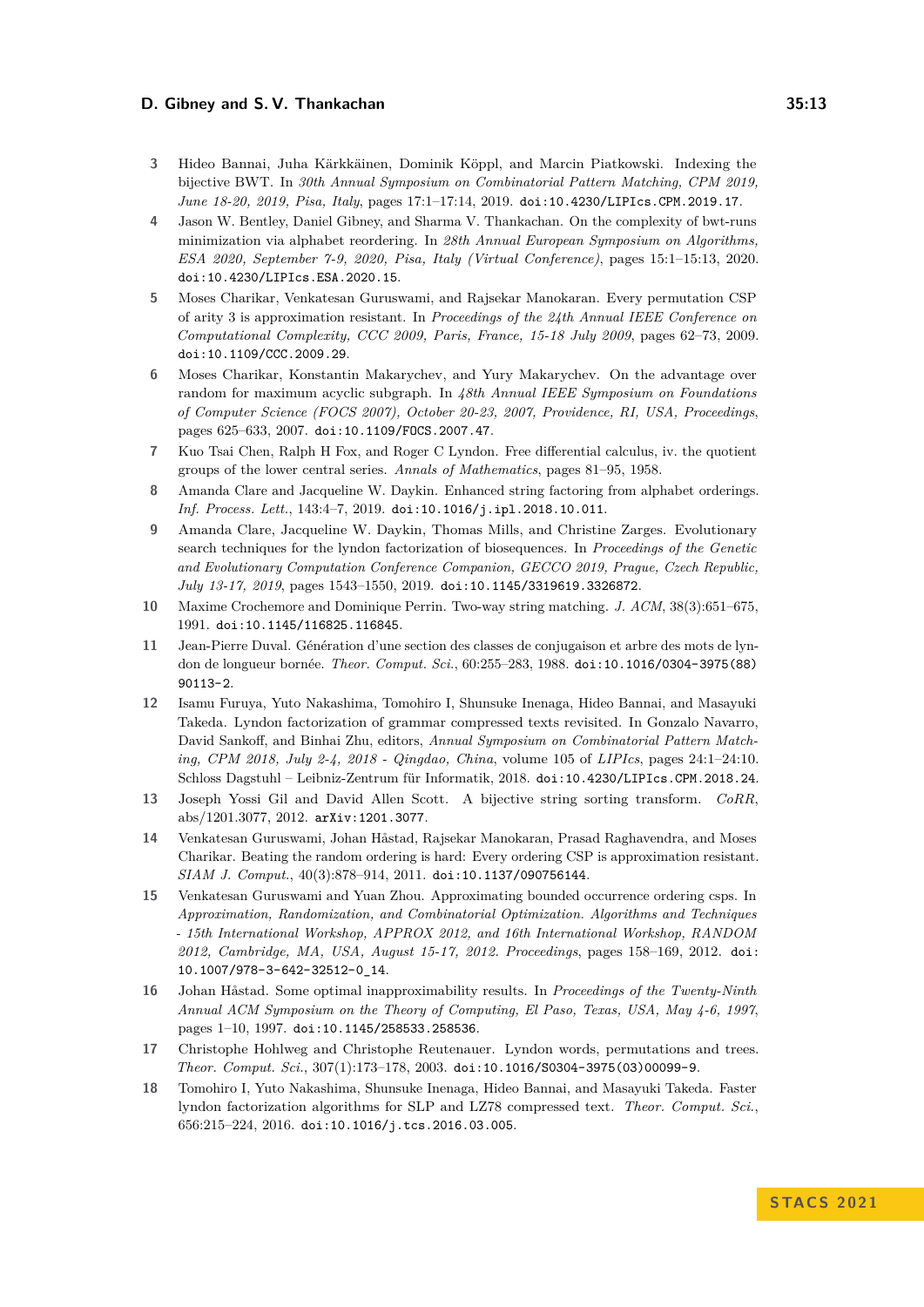#### **35:14 Finding an Optimal Alphabet Ordering for Lyndon Factorization Is Hard**

- <span id="page-13-12"></span>**19** Russell Impagliazzo and Ramamohan Paturi. On the complexity of k-sat. *J. Comput. Syst. Sci.*, 62(2):367–375, 2001. [doi:10.1006/jcss.2000.1727](https://doi.org/10.1006/jcss.2000.1727).
- <span id="page-13-4"></span>**20** Juha Kärkkäinen, Dominik Kempa, Yuto Nakashima, Simon J. Puglisi, and Arseny M. Shur. On the size of lempel-ziv and lyndon factorizations. In Heribert Vollmer and Brigitte Vallée, editors, *34th Symposium on Theoretical Aspects of Computer Science, STACS 2017, March 8-11, 2017, Hannover, Germany*, volume 66 of *LIPIcs*, pages 45:1–45:13. Schloss Dagstuhl – Leibniz-Zentrum für Informatik, 2017. [doi:10.4230/LIPIcs.STACS.2017.45](https://doi.org/10.4230/LIPIcs.STACS.2017.45).
- <span id="page-13-11"></span>**21** Subhash Khot. On the unique games conjecture. In *46th Annual IEEE Symposium on Foundations of Computer Science (FOCS 2005), 23-25 October 2005, Pittsburgh, PA, USA, Proceedings*, page 3, 2005. [doi:10.1109/SFCS.2005.61](https://doi.org/10.1109/SFCS.2005.61).
- <span id="page-13-10"></span>**22** Dong Kyue Kim, Jeong Seop Sim, Heejin Park, and Kunsoo Park. Linear-time construction of suffix arrays. In *Combinatorial Pattern Matching, 14th Annual Symposium, CPM 2003, Morelia, Michocán, Mexico, June 25-27, 2003, Proceedings*, pages 186–199, 2003. [doi:10.](https://doi.org/10.1007/3-540-44888-8_14) [1007/3-540-44888-8\\_14](https://doi.org/10.1007/3-540-44888-8_14).
- <span id="page-13-13"></span>**23** Eun Jung Kim and Daniel Gonçalves. On exact algorithms for the permutation CSP. *Theor. Comput. Sci.*, 511:109–116, 2013. [doi:10.1016/j.tcs.2012.10.035](https://doi.org/10.1016/j.tcs.2012.10.035).
- <span id="page-13-0"></span>**24** Manfred Kufleitner. On bijective variants of the burrows-wheeler transform. In *Proceedings of the Prague Stringology Conference 2009, Prague, Czech Republic, August 31 - September 2, 2009*, pages 65–79, 2009. URL: <http://www.stringology.org/event/2009/p07.html>.
- <span id="page-13-3"></span>**25** Pierre Lalonde and Arun Ram. Standard lyndon bases of lie algebras and enveloping algebras. *Transactions of the American Mathematical Society*, 347(5):1821–1830, 1995.
- <span id="page-13-6"></span>**26** M. Lothaire. *Combinatorics on words*, volume 17. Cambridge university press, 1997.
- <span id="page-13-7"></span>**27** Lily Major, Amanda Clare, Jacqueline W. Daykin, Benjamin Mora, Leonel Jose Peña Gamboa, and Christine Zarges. Evaluation of a permutation-based evolutionary framework for lyndon factorizations. In *Parallel Problem Solving from Nature - PPSN XVI - 16th International Conference, PPSN 2020, Leiden, The Netherlands, September 5-9, 2020, Proceedings, Part I*, pages 390–403, 2020. [doi:10.1007/978-3-030-58112-1\\_27](https://doi.org/10.1007/978-3-030-58112-1_27).
- <span id="page-13-1"></span>**28** Sabrina Mantaci, Antonio Restivo, Giovanna Rosone, and Marinella Sciortino. Sorting suffixes of a text via its lyndon factorization. In Jan Holub and Jan Zdárek, editors, *Proceedings of the Prague Stringology Conference 2013, Prague, Czech Republic, September 2-4, 2013*, pages 119–127. Department of Theoretical Computer Science, Faculty of Information Technology, Czech Technical University in Prague, 2013. URL: [http://www.stringology.org/event/](http://www.stringology.org/event/2013/p11.html) [2013/p11.html](http://www.stringology.org/event/2013/p11.html).
- <span id="page-13-5"></span>**29** Sabrina Mantaci, Antonio Restivo, Giovanna Rosone, and Marinella Sciortino. Suffix array and lyndon factorization of a text. *J. Discrete Algorithms*, 28:2–8, 2014. [doi:10.1016/j.jda.](https://doi.org/10.1016/j.jda.2014.06.001) [2014.06.001](https://doi.org/10.1016/j.jda.2014.06.001).
- <span id="page-13-2"></span>**30** Marcin Mucha. Lyndon words and short superstrings. In *Proceedings of the Twenty-Fourth Annual ACM-SIAM Symposium on Discrete Algorithms, SODA 2013, New Orleans, Louisiana, USA, January 6-8, 2013*, pages 958–972, 2013. [doi:10.1137/1.9781611973105.69](https://doi.org/10.1137/1.9781611973105.69).
- <span id="page-13-8"></span>**31** Alantha Newman. Cuts and orderings: On semidefinite relaxations for the linear ordering problem. In *Approximation, Randomization, and Combinatorial Optimization, Algorithms and Techniques, 7th International Workshop on Approximation Algorithms for Combinatorial Optimization Problems, APPROX 2004, and 8th International Workshop on Randomization and Computation, RANDOM 2004, Cambridge, MA, USA, August 22-24, 2004, Proceedings*, pages 195–206, 2004. [doi:10.1007/978-3-540-27821-4\\_18](https://doi.org/10.1007/978-3-540-27821-4_18).
- <span id="page-13-14"></span>**32** Jaroslav Opatrny. Total ordering problem. *SIAM J. Comput.*, 8(1):111–114, 1979. [doi:](https://doi.org/10.1137/0208008) [10.1137/0208008](https://doi.org/10.1137/0208008).
- <span id="page-13-9"></span>**33** Prasad Raghavendra. Optimal algorithms and inapproximability results for every csp? In *Proceedings of the 40th Annual ACM Symposium on Theory of Computing, Victoria, British Columbia, Canada, May 17-20, 2008*, pages 245–254, 2008. [doi:10.1145/1374376.1374414](https://doi.org/10.1145/1374376.1374414).